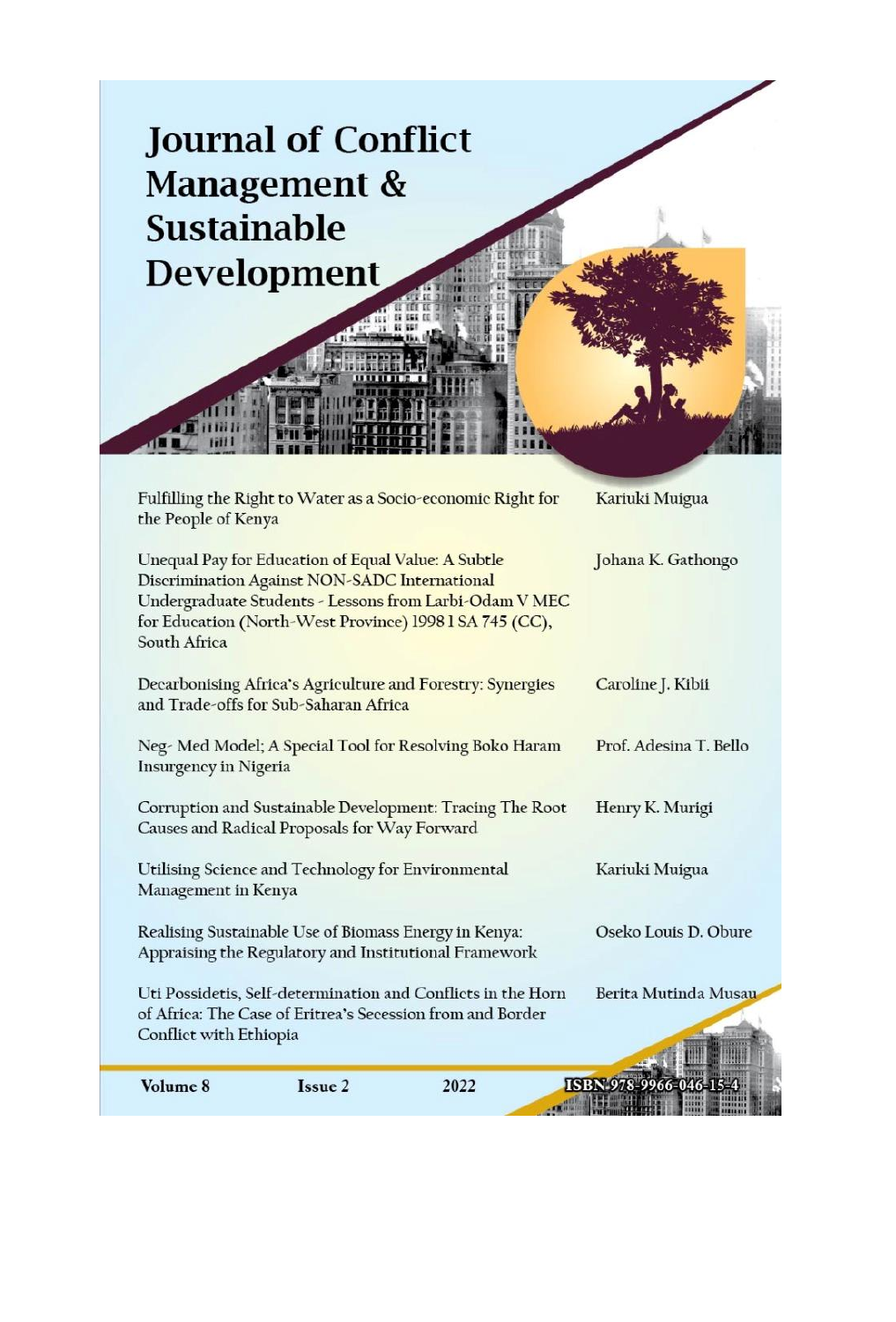## **Fulfilling the Right to Water as a Socio-economic Right for the People of Kenya**

#### *By: Kariuki Muigua\**

#### *Abstract*

*Water is considered to be a basic human right both under international and national laws. In fact, the right to water is considered as part of the socioeconomic rights. As such, all states the world over are expected to work towards ensuring that their citizens have access to clean and adequate amounts of water. However, for most states, including Kenya, this remains a challenge. This is attributable to climatic, political, economic and social reasons. This paper critically discusses these challenges that have hindered the realization of this right in Kenya and offers some recommendations on how the same can be overcome as part of realization of the constitutionally guaranteed socioeconomic rights in Kenya.* 

#### **1. Introduction**

 $\overline{a}$ 

Water is a basic human right which is recognized as such both under international and national laws.<sup>1</sup> It is one of the socioeconomic rights recognized under Article 43(1) of the Constitution of Kenya 2010.<sup>2</sup> The

<sup>2</sup> 43. Economic and social rights

- (1) Every person has the right--
- (a) to the highest attainable standard of health, which includes the right to health care services, including reproductive health care;

*<sup>\*</sup> PhD in Law (Nrb), FCIArb (Chartered Arbitrator), LL. B (Hons) Nrb, LL.M (Environmental Law) Nrb; Dip. In Law (KSL); FCPS (K); Dip. In Arbitration (UK); MKIM; Mediator; Consultant: Lead expert EIA/EA NEMA; BSI ISO/IEC 27001:2005 ISMS Lead Auditor/ Implementer; Advocate of the High Court of Kenya; Senior Lecturer at the University of Nairobi, School of Law; CASELAP* 

<sup>&</sup>lt;sup>1</sup> McGraw, George S. "Defining and defending the right to water and its minimum core: legal construction and the role of national jurisprudence." *Loy. U. Chi. Int'l L. Rev.* 8 (2010): 127.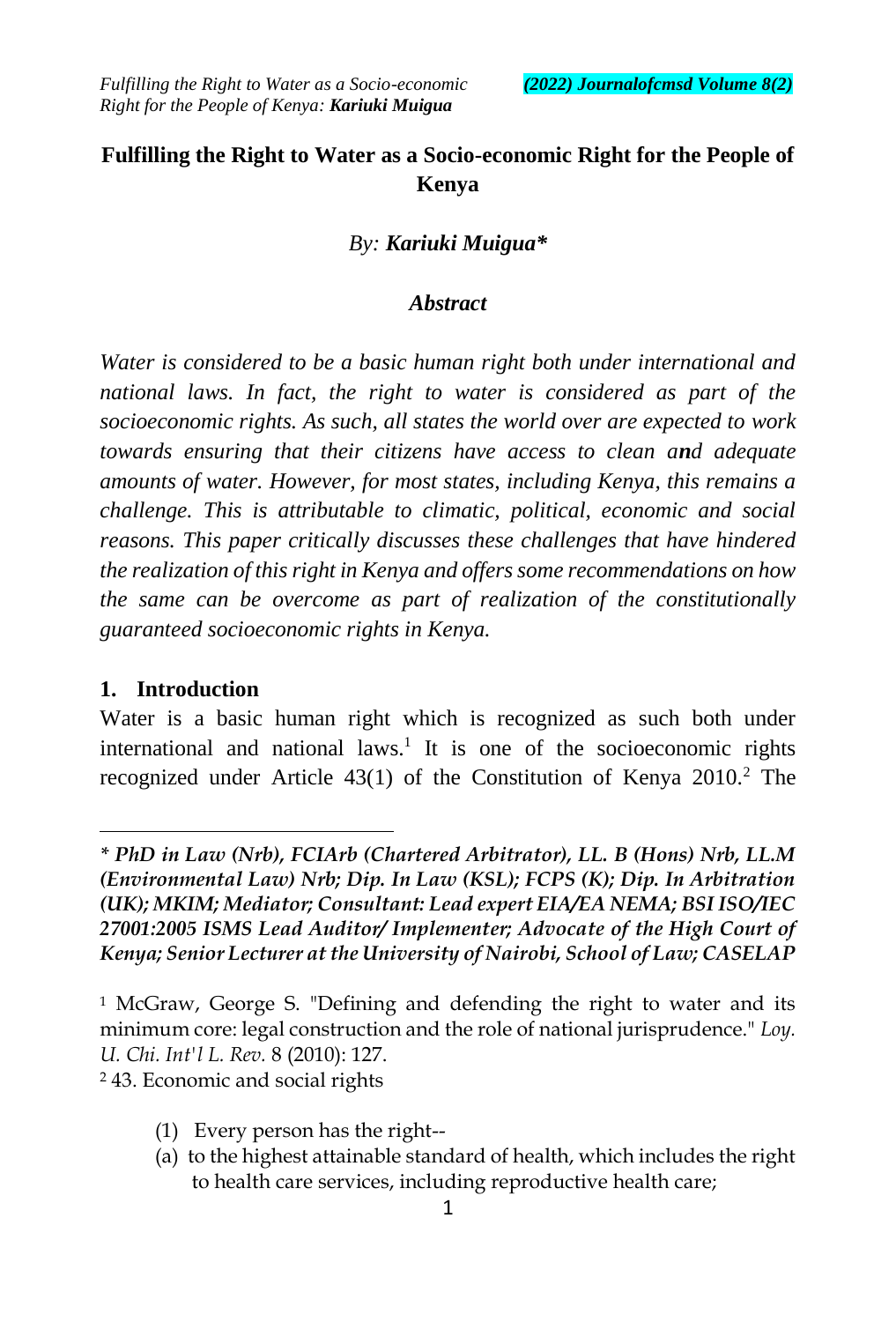international legal instruments especially those on human rights obligate all states the world over to work towards ensuring that their citizens have access to clean and adequate amounts of water.<sup>3</sup> However, for most States, including Kenya, this remains a challenge mostly attributable to climatic, political, economic and social reasons.<sup>4</sup> Indeed, it has been argued that water is a key medium through which climate change impacts on human populations, society and ecosystems, particularly due to predicted changes in its quality and quantity.<sup>5</sup> Water is also considered to be at the core of sustainable development agenda and is critical for socio-economic development, energy and food production, healthy ecosystems and for human survival itself.<sup>6</sup> It is also said to be at the heart of adaptation to climate change, serving as the

- (b) to accessible and adequate housing, and to reasonable standards of sanitation;
- (c) to be free from hunger, and to have adequate food of acceptable quality;
- *(d) to clean and safe water in adequate quantities;*
- (e) to social security; and
- (f) to education.

 $\ddot{\phantom{a}}$ 

<sup>3</sup> Kiefer, Th, I. Winkler, and S. Cacciaguidi-Fahy, "Legal Resources for the Right to Water and Sanitation. International and National Standards." *International and National Standards* – 2 nd Edition (2008).

<sup>4</sup>"'There Is No Time Left.'" *Human Rights Watch*, 2 Jan. 2019, *www.hrw.org/report/2015/10/15/there-no-time-left/climate-change-environmentalthreats-and-human-rights-turkana; Albuquerque, Catarina de, "Climate Change and the Human Rights to* Water and Sanitation." (2010)< *https://www2.ohchr.org/english/issues/water/iexpert/docs/ClimateChange\_HRtWS. pdf>* Accessed 27 October 2020; S Dos Santos and others, 'Urban Growth and Water Access in Sub-Saharan Africa: Progress, Challenges, and Emerging Research Directions' (2017) 607–608 Science of The Total Environment 497.

<sup>5</sup> Albuquerque, Catarina de, "Climate Change and the Human Rights to Water and Sanitation." (2010)

<*https://www2.ohchr.org/english/issues/water/iexpert/docs/ClimateChange\_HRtWS .pdf>*

Accessed 27 October 2020.

<sup>6</sup>'Water' 'Water' (21 December 2015) *<https://www.un.org/en/sections/issuesdepth/water/>* accessed 28 October 2020.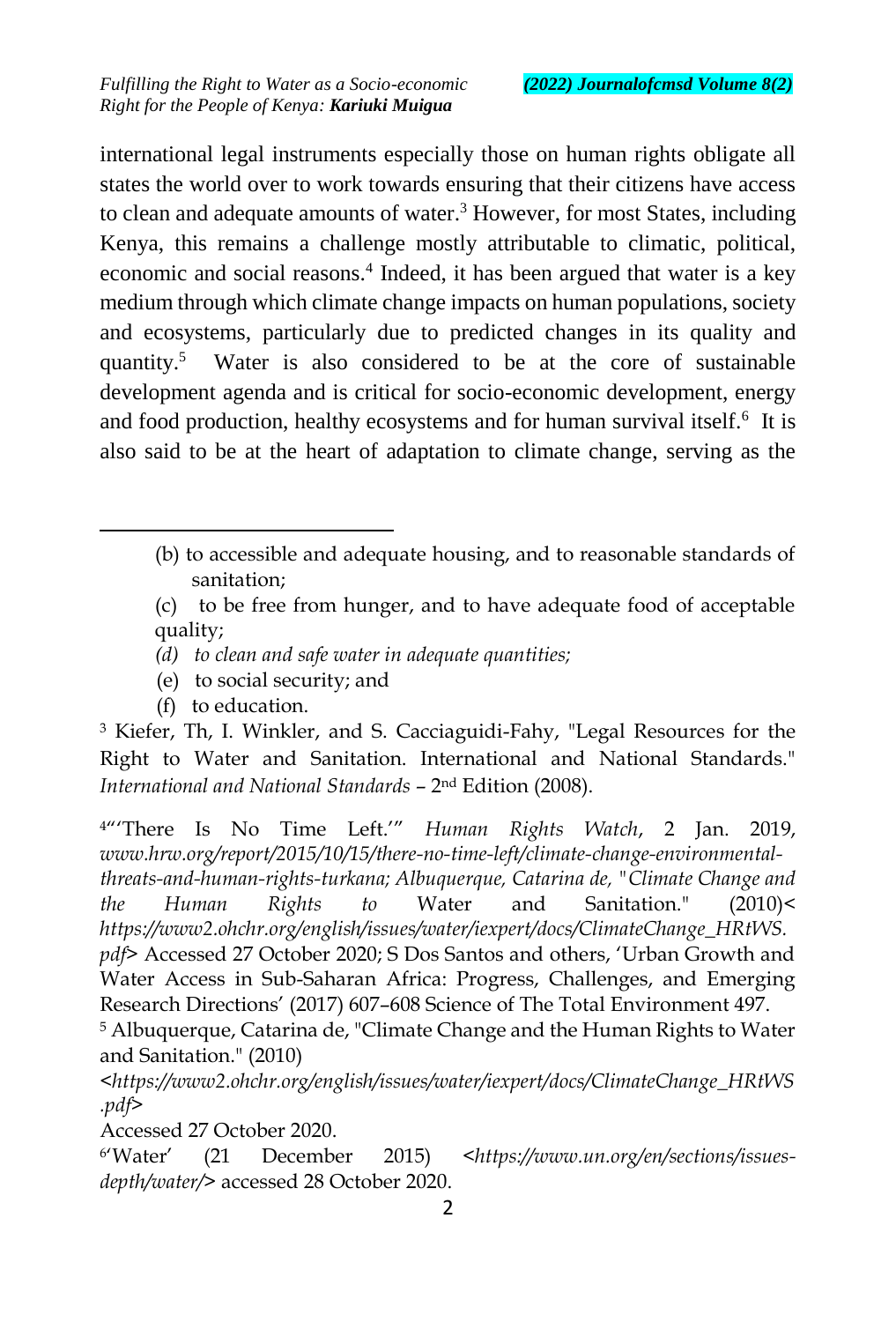crucial link between society and the environment.<sup>7</sup> Despite this important role of water, it is estimated that as at 2020, 2.2 billion people currently do not have access to safely managed drinking water, and 4.2 billion, or 55% of the world's population, are without safely managed sanitation.<sup>8</sup> Recent studies have shown that the Corona Virus (Covid-19) global pandemic has not only made things worse as far as access to safe drinking water is concerned but has in fact served to expose how dire the situation is and how there are many people from the poor sections of the society who have no access to clean and safe drinking water.<sup>9</sup> The World Health Organization has already affirmed that the provision of safe water, sanitation and hygienic conditions is essential for protecting human health during all infectious disease outbreaks, including of Corona Virus Disease 2019 (COVID-19).<sup>10</sup>

This paper critically discusses these challenges that have hindered the realization of this right in Kenya and offers some recommendations on how the same can be overcome as part of realization of the constitutionally guaranteed socioeconomic rights in Kenya.

# **2. Right to Water as a Socioeconomic Right: International legal framework**

<sup>7</sup> Ibid.

<sup>8</sup> UN-Water, 'UN World Water Development Report 2020 "Water and Climate Change"' (*UN-Water*, 21 March 2020) *<https://www.unwater.org/world-waterdevelopment-report-2020-water-and-climate-change/>* accessed 28 October 2020.

<sup>9</sup> Alan Nicol, 'The Pandemic Is Laying Bare a Global Water Crisis' (*Foreign Policy*) <https://foreignpolicy.com/2020/05/12/coronavirus-pandemicglobal-water-crisis/> accessed 28 October 2020; The Lancet Global Health, 'Water and Sanitation in a Post-COVID World' (2020) 8 The Lancet Global Health e1101; Ling San Lau and others, 'COVID-19 in Humanitarian Settings and Lessons Learned from Past Epidemics' (2020) 26 Nature Medicine 647; World Health Organization. *Water, sanitation, hygiene, and waste management for the COVID-19 virus: interim guidance, 23 April 2020*. No. WHO/2019 nCoV/IPC\_WASH/2020.3. World Health Organization, 2020.

<sup>10</sup> World Health Organization. *Water, sanitation, hygiene, and waste management for the COVID-19 virus: interim guidance, 23 April 2020*. No. WHO/2019 nCoV/IPC\_WASH/2020.3. World Health Organization, 2020.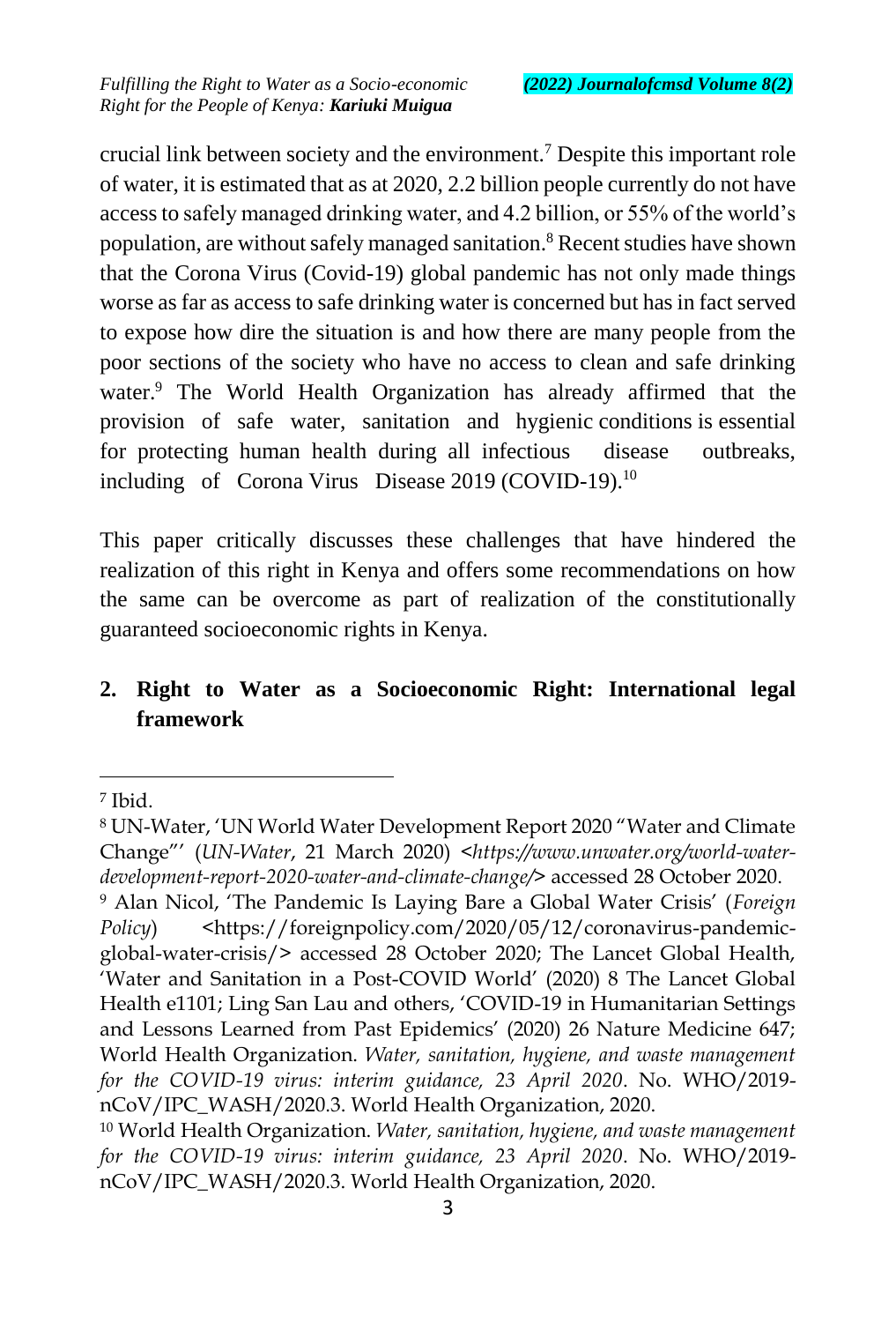It has been observed that international recognition of socio-economic rights dates from the early-20<sup>th</sup> century, and after the World War II, international treaties and conventions increasingly began to incorporate socio-economic rights, including, the Universal Declaration of Human Rights, 1948, the International Covenant on Economic, Social and Cultural Rights, 1966, International Convention on the Elimination of All Forms of Racial Discrimination, 1965 and the Convention on the Rights of the Child  $(1989)$ , among others.<sup>11</sup>

Economic, social, and cultural rights are defined to include the human right to work, the right to an adequate standard of living, including food, clothing, and housing, the right to physical and mental health, the right to social security, the right to a healthy environment, and the right to education.<sup>12</sup>

While water is not explicitly mentioned as a human right under the 1948 Universal Declaration of Human Rights, the 1966 International Covenant on Economic, Social and Cultural Rights, and the 1966 International Covenant on Civil and Political Rights, it was, however, implied through other human rights, such as the right to life, right to an adequate standard of living, and the right to health.<sup>13</sup> The realization of these rights is highly dependent on access to safe and adequate water.<sup>14</sup>

<sup>11</sup>Dawood Ahmed and Elliot Bulmer, 'Social and Economic Rights,' *International IDEA Constitution-Building Primer 9*, *International* Institute for Democracy and Electoral Assistance (International IDEA), Second edition, 2017. *<https://www.idea.int/sites/default/files/publications/social-and-economicrights-primer.pdf>* accessed 20 October, 2020.

<sup>12</sup> 'What Are Economic, Social and Cultural Rights?' (*CESR*, 3 December 2008) <https://www.cesr.org/what-are-economic-social-and-cultural-rights> accessed 29 October 2020.

<sup>13</sup> 'Human Rights' (*Safe Drinking Water Foundation*)

*<sup>&</sup>lt;https://www.safewater.org/fact-sheets-1/2017/1/23/human-rights>* accessed 28 October 2020.

<sup>14</sup> United Nations, *CESCR General Comment No. 14: The Right to the Highest Attainable Standard of Health (Art. 12),* Adopted at the Twenty-second Session of the Committee on Economic, Social and Cultural Rights, on 11 August 2000 (Contained in Document E/C.12/2000/4); Centre on Housing Rights and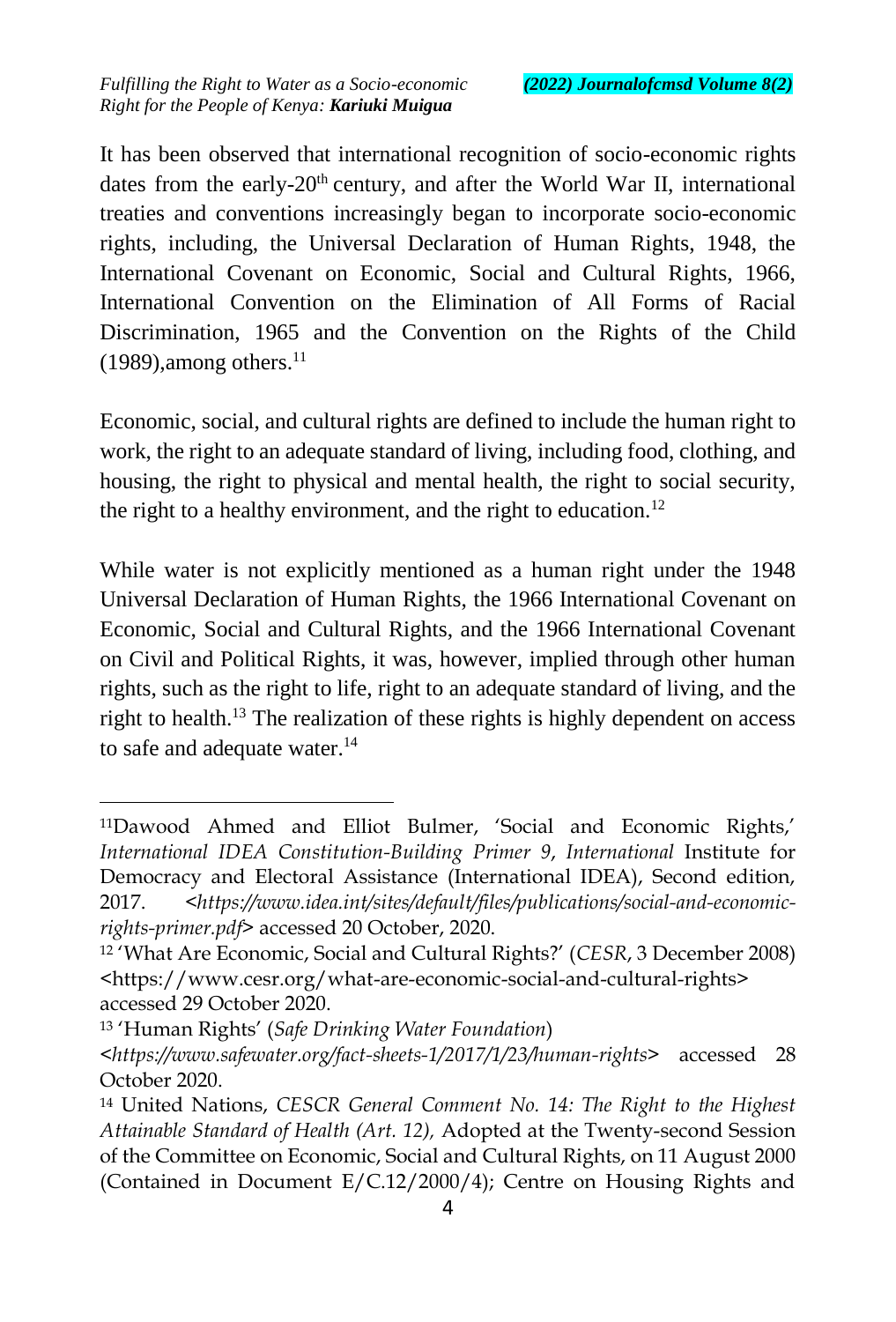The first efforts to officially recognize water as a human right were crystallized under the *Dublin Statement on Water and Sustainable Development* <sup>15</sup> which came as a result of the International Conference on Water and the Environment (ICWE) in Dublin, Ireland, on 26 to 31 January 1992. The Statement acknowledges that 'scarcity and misuse of fresh water pose a serious and growing threat to sustainable development and protection of the environment. Human health and welfare, food security, industrial development and the ecosystems on which they depend, are all at risk, unless water and land resources are managed more effectively in the present decade and beyond than they have been in the past.'<sup>16</sup> The Conference participants called for "fundamental new approaches to the assessment, development and management of freshwater resources, which can only be brought about through political commitment and involvement from the highest levels of government to the smallest communities." They also observed that commitment will need to be backed by substantial and immediate investments, public awareness campaigns, legislative and institutional changes, technology development, and capacity building programmes as well as a greater recognition of the interdependence of all peoples, and of their place in the natural world.<sup>17</sup> The *Dublin Statement* thus called for concerted action to reverse the present trends of overconsumption, pollution, and rising threats from drought and floods.<sup>18</sup>

In 2002, the United Nations officially adopted water as a human right through the *General Comment 15*, of the International Covenant on Economic, Social and Cultural Rights which states as follows: "The human right to water entitles

Evictions and others (eds), *Manual on the Right to Water and Sanitation: A Tool to Assist Policy Makers and Practitioners Develop Strategies for Implementing the Human Right to Water and Sanitation* (Centre on Housing Rights and Evictions 2007);

<sup>15</sup> 'The Dublin Statement on Water and Sustainable Development' (1992) 10 Waterlines 4.

<sup>16</sup> Ibid, Introduction.

<sup>17</sup> Dublin Statement on Water and Sustainable Development' (1992), Introduction.

<sup>18</sup> Ibid.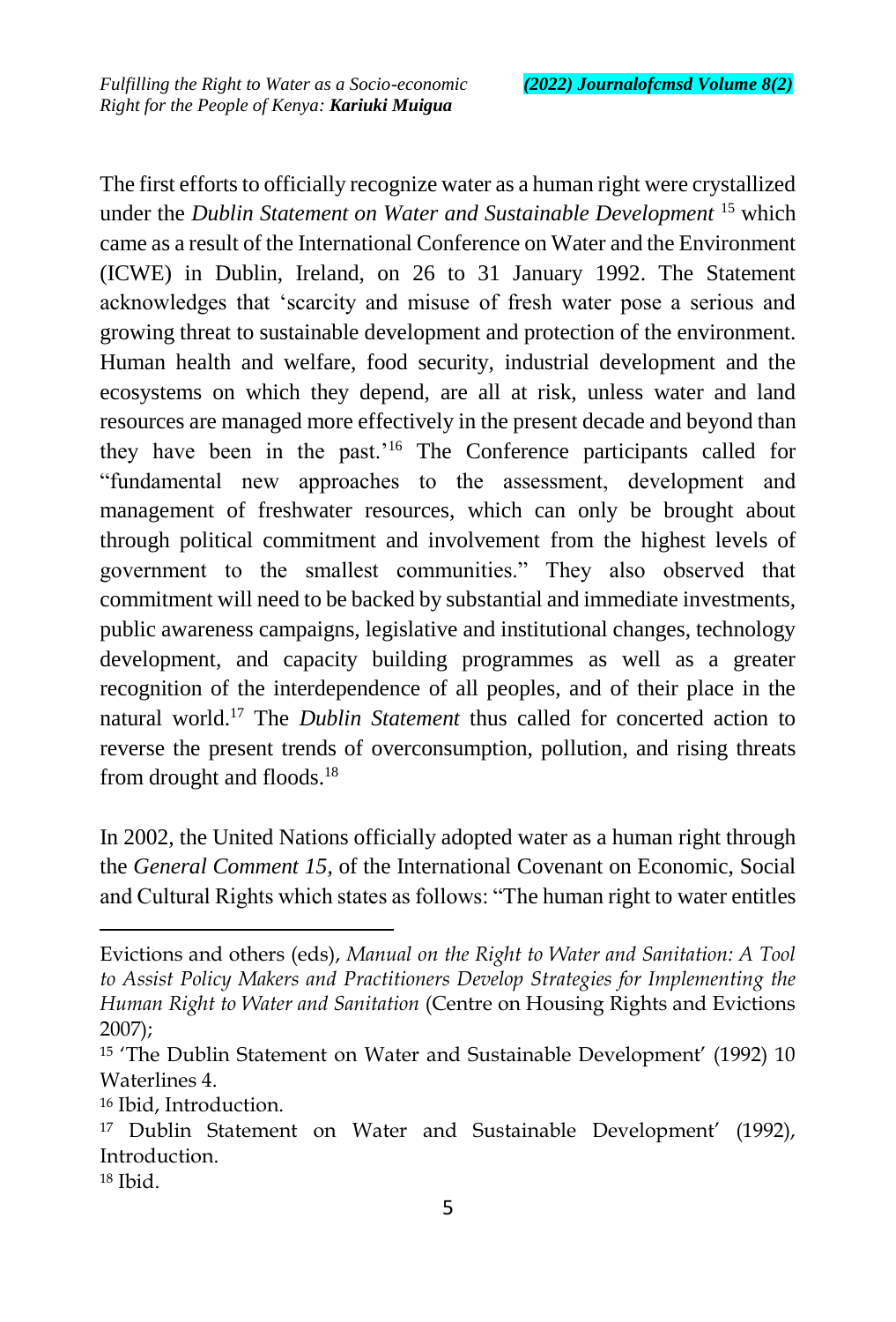everyone to sufficient, safe, acceptable, physically accessible and affordable water for personal and domestic uses."<sup>19</sup> *General Comment 15* was meant to interpret the 1966 Convention on Economic, Social and Cultural Rights confirming the right to water in international law.<sup>20</sup>

On 28 July 2010, through *Resolution 64/292<sup>21</sup>*, the United Nations General Assembly recognized the human right to clean drinking water and as essential to the realization of all human rights. $^{22}$ 

The right to water is thus now internationally considered to be a human right with obligations to States to ensure that their subjects have access to clean and safe drinking water and sanitation.<sup>23</sup> The prominence of this right to water received a boosting under Goal 6 of the United Nations *2030 Agenda for Sustainable Development Goals<sup>24</sup>* which is dedicated to ensuring availability and sustainable management of water and sanitation for all. It requires all States to ensure that by 2030, they achieve universal and equitable access to safe and affordable drinking water for all.<sup>25</sup>

### **3. National Legal and Institutional Framework on Access to Water**

 $\overline{a}$ 

<sup>25</sup>Goal 6.1, *Transforming our world: the 2030 Agenda for Sustainable Development.*

<sup>19</sup> 'Human Rights' (*Safe Drinking Water Foundation*)

*<sup>&</sup>lt;https://www.safewater.org/fact-sheets-1/2017/1/23/human-rights>* accessed 28 October 2020.

<sup>20</sup> General Comment No. 15: The Right to Water (Arts. 11 and 12 of the Covenant), *Adopted at the Twenty-ninth Session of the Committee on Economic, Social and Cultural Rights, on 20 January 2003 (Contained in Document E/C.12/2002/11)*

<sup>21</sup> UN General Assembly, *The human right to water and sanitation: resolution / adopted by the General Assembly*, 3 August 2010, A/RES/64/292.

<sup>22</sup>'International Decade for Action "Water for Life" 2005-2015. Focus Areas: The Human Right to Water and Sanitation'

*<sup>&</sup>lt;https://www.un.org/waterforlifedecade/human\_right\_to\_water.shtml>* accessed 21 October 2020.

<sup>23</sup> Ibid.

<sup>24</sup> UN General Assembly, *Transforming our world: the 2030 Agenda for Sustainable Development*, 21 October 2015, A/RES/70/1.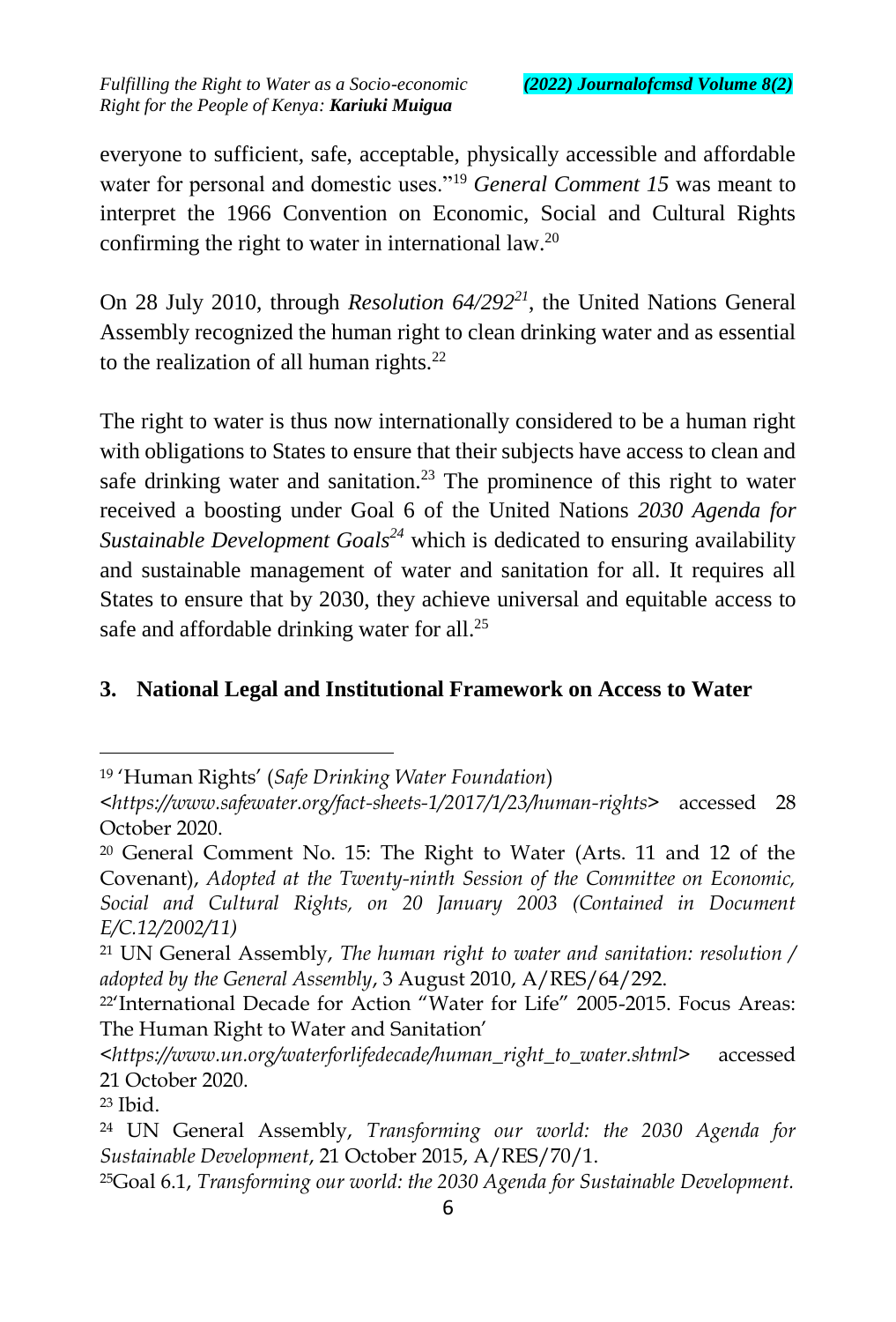The Constitution of Kenya 2010 guarantees under Article 43 the right of every person to access clean and safe water in adequate amounts.<sup>26</sup> The Water Act  $2016^{27}$  provides that every person has the right to access water resources, whose administration is the function of the national government as stipulated in the Fourth Schedule to the Constitution<sup>28</sup>

Section 63 thereof also provides that every person in Kenya has the right to clean and safe water in adequate quantities and to reasonable standards of sanitation as stipulated in Article 43 of the Constitution. Section 37(l) provides that a permit is not required- for the abstraction or use of water, without the employment of works, from any water resource for domestic purposes by any person having lawful access to the water resource; for the abstraction of water in a spring which is situated wholly within the boundaries of the land owned by any one landholder and does not naturally discharge into a watercourse abutting on or extending beyond the boundaries of that land; or for the storage of water in, or the abstraction of water from a reservoir constructed for the purpose of such storage and which does not constitute a water course for the purposes of this Act.

All water resources in Kenya are vested in the State where the Ministry of Water and Irrigation is responsible for overseeing the institutions created to manage water resources and provide water services.<sup>29</sup> The Water Act 2016 provides that every water resource is vested in and held by the national government in trust for the people of Kenya.<sup>30</sup>

The Water Resources Authority established in Section 11(l) of the Water Act 2016 is to serve as an agent of the national government and regulate the management and use of water resources.<sup>31</sup>

 $26$  Article 43 (1)(d), Constitution of Kenya 2010.

<sup>27</sup> Water Act, No. 43 of 2016, Laws of Kenya.

<sup>28</sup> S. 9, No.43 of 2016, Laws of Kenya.

<sup>29</sup> Water Act, 2016, Part II.

<sup>30</sup> Ibid, s.5.

<sup>31</sup> Ibid, s.6.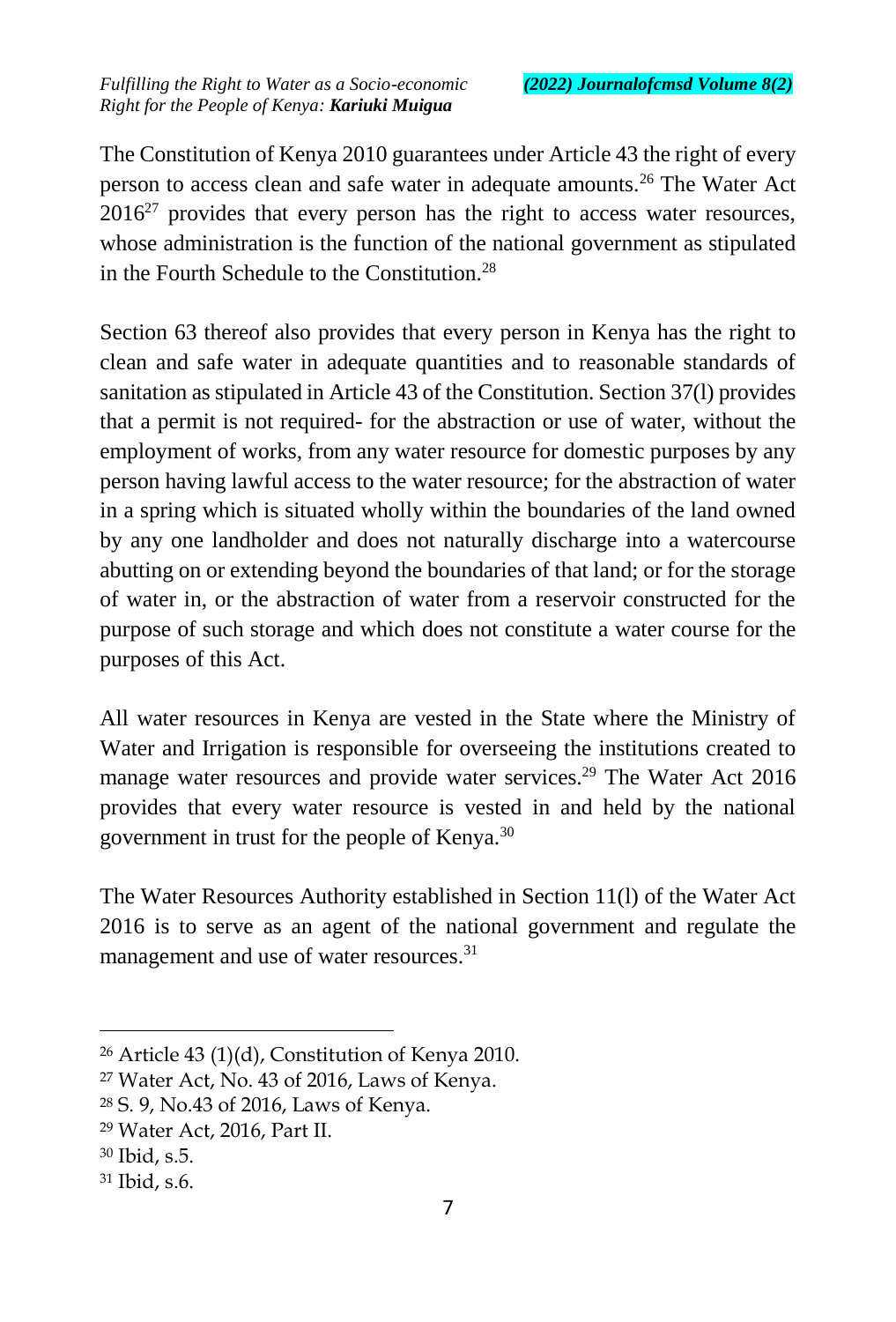Section 64(l) of the Water Act 2016 provides that the Cabinet Secretary should, within one year of the commencement of this Act and every five years thereafter, following public participation, formulate a Water Services Strategy. The object of the Water Strategy shall be to provide the Government's plans and programs for the progressive realization of the right of every person in Kenya to water.<sup>32</sup>

#### **4. Challenges Hindering Access to Water in Kenya**

The provision of water services for all Kenyans still remains a challenge despite the recognition of the right to clean, safe and adequate amounts of water for all Kenyans. This may be attributed to a number of factors which are discussed below but are in no way exhaustive.

### **4.1. Climate Change and Access to Clean, Safe and Adequate Water**

Climate change is expected to continually and negatively affect the quality of water. This is because increasing water temperatures, higher or lower groundwater levels, floods and droughts raise the threat of heightened microorganisms, chemical substances and radiological hazards in drinking water.<sup>33</sup> Thus, as far as climate change is concerned, it generally affects water supply though some of the following ways: damage to infrastructure from flooding, loss of water sources due to declining rainfall and increasing demand, and changes in the water quality of water sources and within distribution of water.<sup>34</sup>

### **4.2. Legal and Institutional Challenges**

It has been argued that while the related pressures of anthropogenic climate change and population growth will continue to make essential natural

<sup>32</sup> Ibid, S. 64(2).

<sup>33</sup> Albuquerque, Catarina de. "Climate Change and the Human Rights to Water and Sanitation." (2010).

<sup>&</sup>lt;sup>34</sup> Guy Howard and others, 'Climate Change and Water and Sanitation: Likely Impacts and Emerging Trends for Action' (2016) 41 Annual Review of Environment and Resources 253.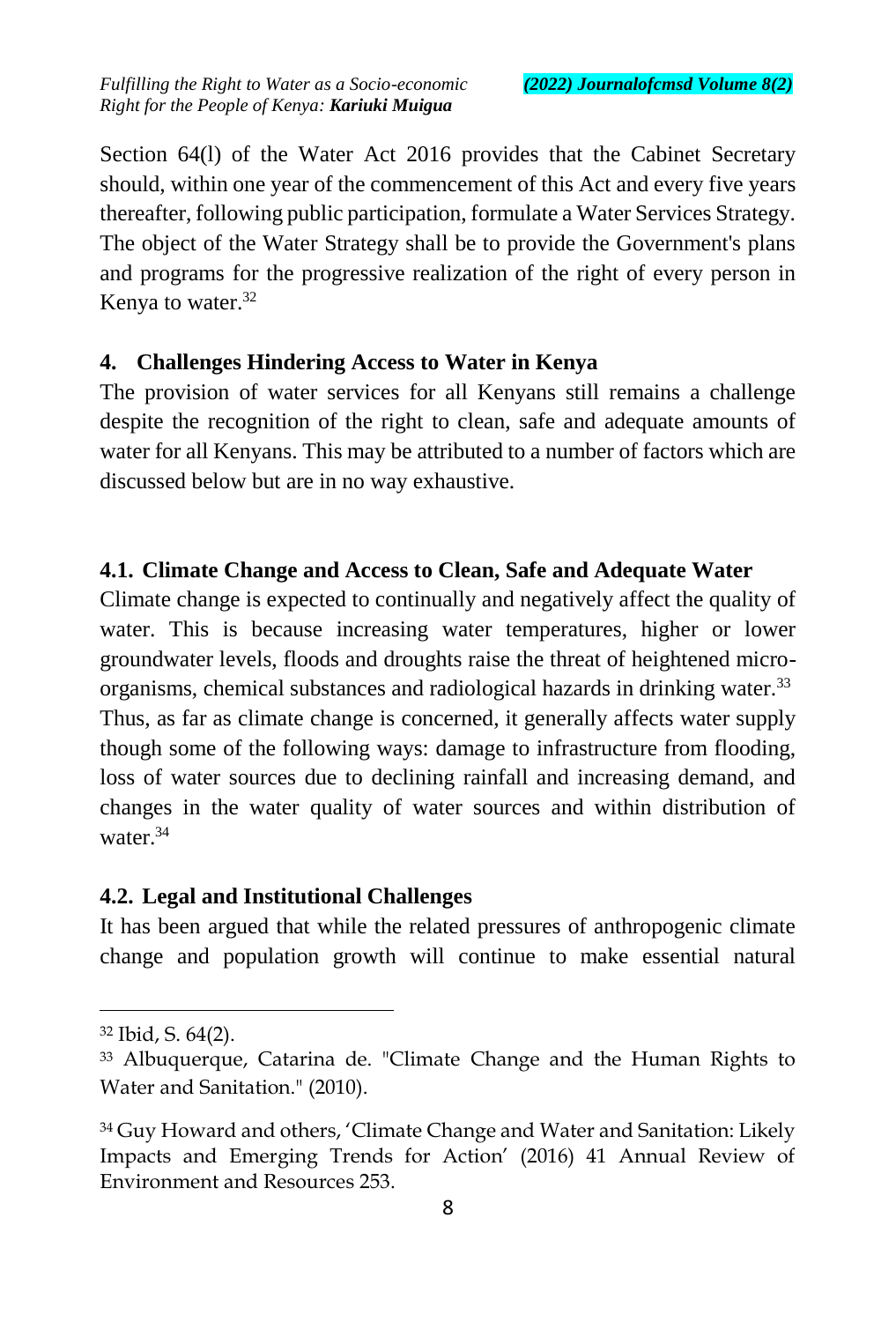resources scarce globally, domestic and international policy has been slow to adapt to this threat.<sup>35</sup> The water sector is mainly governed by the Water Act,  $2016<sup>36</sup>$ , which was enacted to provide for the regulation, management and development of *water* resources, *water* and sewerage services; and for other connected purposes. The Act was also meant to align the water sector with the Constitution's primary objective of devolution where the Act acknowledges that water related functions are a shared responsibility between the national government and the county government. One of the characteristics of privatization and commercialization of water resources is the need for operational permits for various uses of water. Section 36 of the Water Act 2016 provides that a permit is required for any of the following purposes- any use of water from a water resource, except as provided by section 37; the drainage of any swamp or other land; the discharge of a pollutant into any water resource; and any other purpose, to be carried out in or in relation to a water resource, which is prescribed by Regulations made under this Act to be a purpose for which a permit is required.

While the 2016 Water Act introduced the shared water management system as per the Constitution between the national and county governments, the main management structure and decision making powers were mostly left with the national government's organs.<sup>37</sup> This has often created tension between the two levels of government, each seeking to control the sector. This may have at times affected provision of water services. This is especially so where the national Government institutions such as the Water Resources Management Authority and the Water Services Regulation Authority may claim power to license and issue permits relating to water use and access while at the same time county governments may seek to control water bodies within their territories, resulting in conflicts.

<sup>35</sup> 'Water Provision in Kenya: Problems and Challenges in Managing Finite Resources | Navarra Center for International Development'

*<sup>&</sup>lt;http://ncid.unav.edu/en/news/water-provision-kenya-problems-and-challengesmanaging-finite-resources>* accessed 28 October 2020.

<sup>36</sup> Water Act, No. 43 of 2016, Laws of Kenya.

<sup>37</sup> See Muigua, Kariuki. "Streamlining Water Governance in Kenya for Sustainable Development." (2017).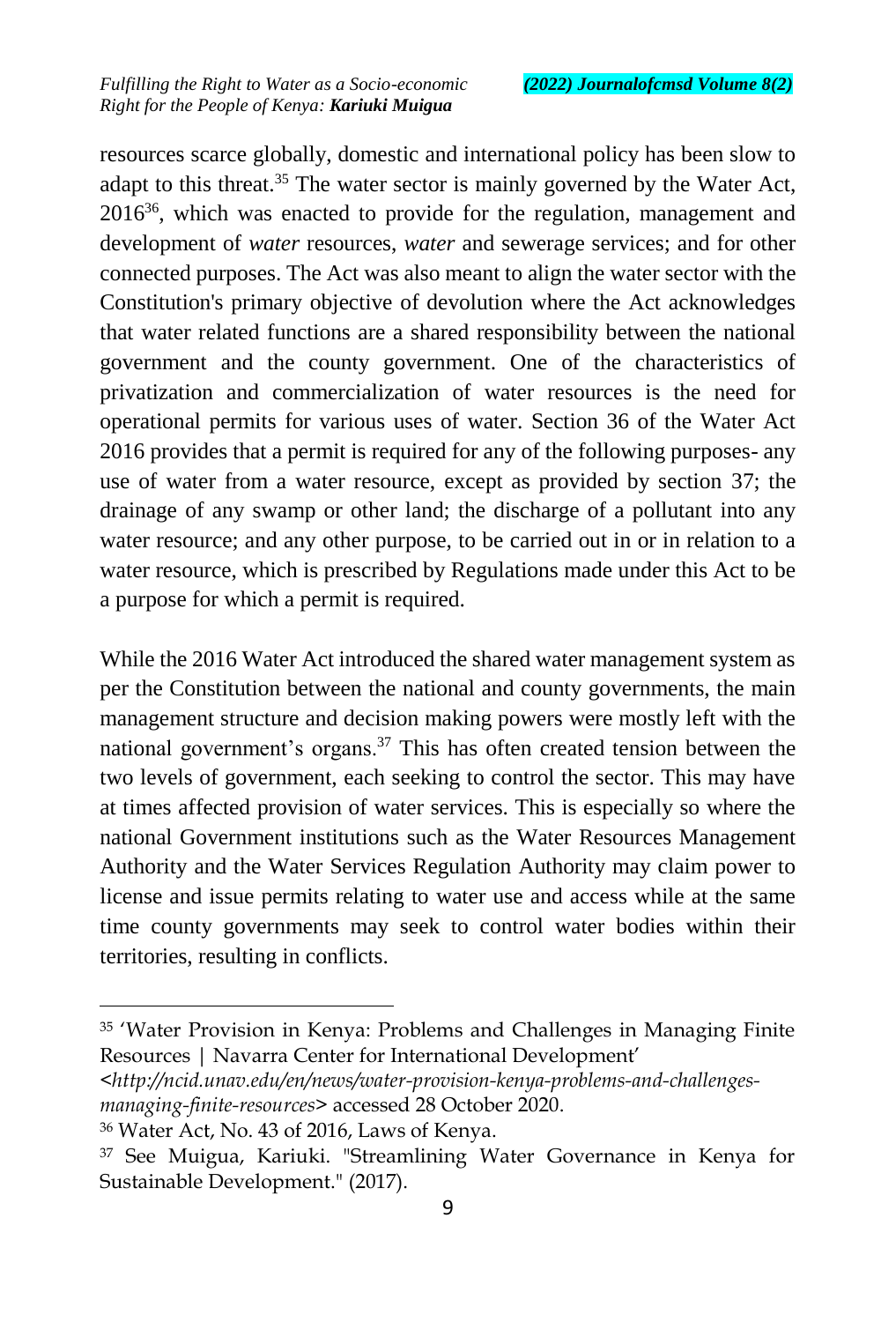### **4.3. Poverty**

 $\overline{a}$ 

Poverty levels among the Kenyan communities and especially among the urban informal settlements play a huge role in hindering access to water services considering that private water vendors who are the main suppliers of water in such areas are in business. Lack of purchasing power thus drive the households to use unsafe, dirty and inadequate amounts of water for their domestic needs<sup>38</sup>

## **4.4. Population Growth and Rural-Urban Migration**

While the Government's efforts have always been to ensure that both the urban and the rural areas of the country all have access to clean and adequate water, past studies have showed that the rampant population growth coupled with high rates of rural-urban migration has always left the Government struggling to meet the resultant high water demands in the urban areas due to water shortage and the pressure on the infrastructure.<sup>39</sup>

### **4.5. Gender Inequality and Realization of Right to Water**

Gender is used to refer to the different roles, rights, and responsibilities of men and women and the relations between them, that is to say, gender does not simply refer to women or men, but to the way their qualities, behaviours, and identities are determined through the process of socialization.<sup>40</sup>

<sup>38</sup> 'The Water Crisis: Poverty and Water Scarcity in Africa' (*The Water Project*) <https://thewaterproject.org/why-water/poverty> accessed 1 November 2020; Anindita Sarkar, 'Informal Water Vendors and the Urban Poor: Evidence from a Nairobi Slum' (2020) 45 Water International 443.

<sup>39</sup> Chemeril Chepyegon and Daisuke Kamiya, 'Challenges Faced by the Kenya Water Sector Management in Improving Water Supply Coverage' (2018) 10 Journal of Water Resource and Protection 85; 'Nairobi Water: What's behind Severe Shortages?' *BBC News* (2 November 2019) *<https://www.bbc.com/news/world-africa-50253189>* accessed 1 November 2020; 'Kenya – Water & Sanitation for the Urban Poor' *<https://www.wsup.com/wherewe-work/kenya/>* accessed 1 November 2020.

<sup>40</sup> 'International Decade for Action "Water for Life" 2005-2015. Focus Areas: Gender and Water' *<https://www.un.org/waterforlifedecade/gender.shtml>* accessed 31 October 2020.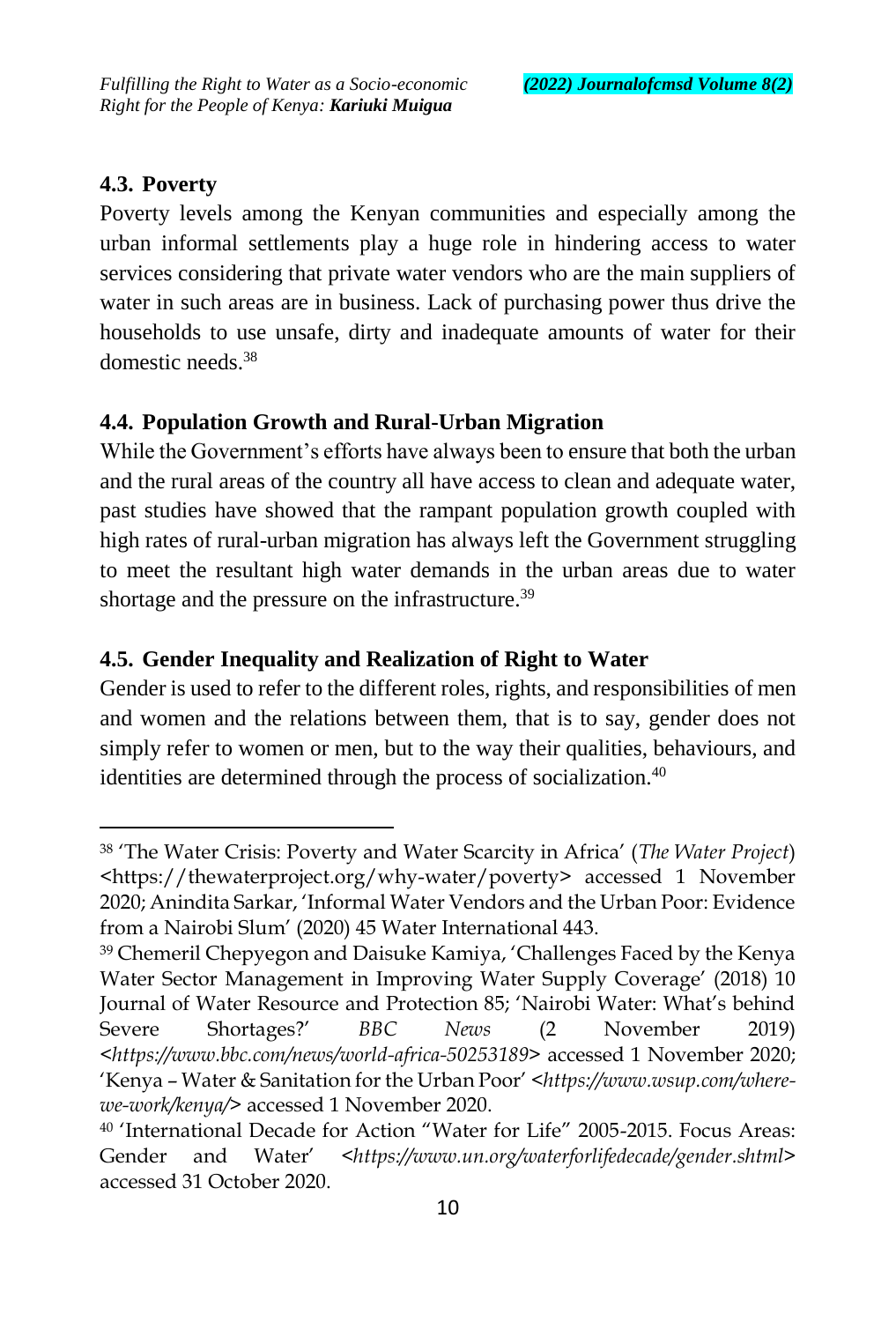It has rightly been argued that women and girls are disproportionately affected by the lack of access to basic water, sanitation and hygiene facilities, due to their needs during periods of increased vulnerability to infection around menstruation and reproduction as well as the fact that women and girls also have a larger role relative to men in water, sanitation and hygiene activities, including in agriculture and domestic labour. $41$  Specifically, it has been noted that women and girls are responsible for fetching water in most households, a practice that has implications for women's health in the form of spinal injury, neck pain, spontaneous abortion from heavy and awkward workloads, and caloric expenditure.<sup>42</sup> In addition, it has rightly been argued that waterfetching responsibilities by women and girls also add to the burden of unpaid domestic work, decrease time towards other income-generating activities and affect the time for leisure and nonessential activities.<sup>43</sup>

### **5. Fulfilling the Right to Water as a Socioeconomic Right for the People of Kenya**

### **5.1. Public Participation and Consultation in Decision-Making**

Principle No. 2 of the *Dublin Statement on Water and Sustainable Development' (1992)* recommends that water development and management should be based on a participatory approach, involving users, planners and policy-makers at all levels.<sup>44</sup> It goes on to state that 'the participatory approach involves raising awareness of the importance of water among policy-makers and the general public. It means that decisions are taken at the lowest

<sup>41</sup> 'WHO | Water, Sanitation and Hygiene: Measuring Gender Equality and Empowerment' (*WHO*) *<http://www.who.int/bulletin/volumes/97/6/18- 223305/en/>* accessed 31 October 2020; 'International Decade for Action "Water for Life" 2005-2015. Focus Areas: Gender and Water' <*https://www.un.org/waterforlifedecade/gender.shtml>* accessed 1 November 2020.

<sup>42</sup> Ibid.

<sup>43</sup> Ibid.

<sup>44</sup> Principle 2, H Tessendorff, Dublin Statement on Water and Sustainable Development: Aqua AQUAAA, Vol. 41, No. 3, p 129-135, June 1992.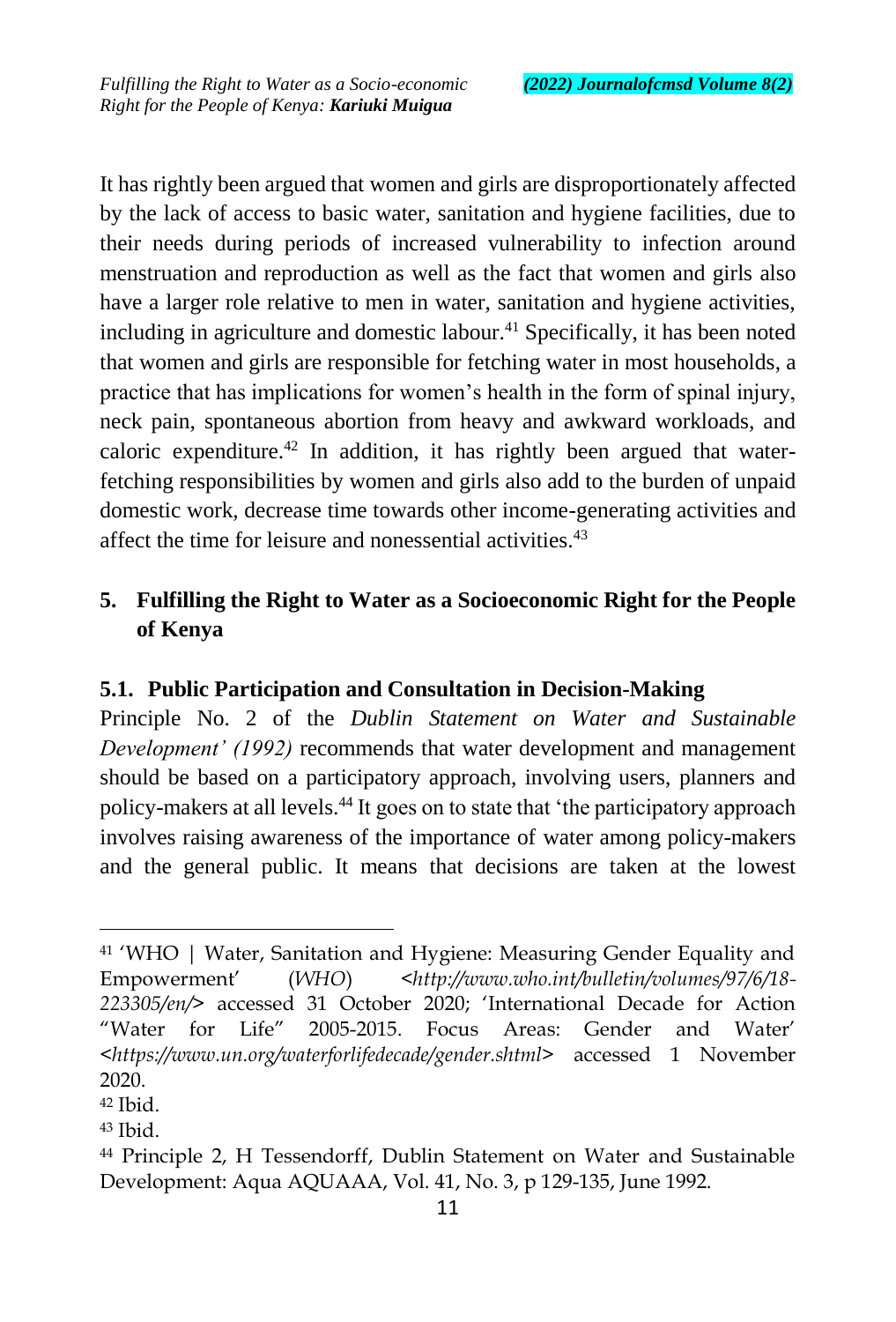appropriate level, with full public consultation and involvement of users in the planning and implementation of water projects.'<sup>45</sup>

There is a need for the Government and other stakeholders to involve communities in decision-making processes relating to water management not only as a way of ensuring that the constitutional thresholds are met but also as a way of ensuring that the appreciate the challenges that face the sector and use the available water efficiently.

## **5.2. Addressing Poverty for Fulfilling the Right to Water**

In a Resolution on the Right to Development adopted on 19 December 2016, the United Nations General Assembly expressed their concern that the majority of indigenous peoples in the world live in conditions of poverty, and recognized the critical need to address the negative impact of poverty and inequity on indigenous peoples by ensuring their full and effective inclusion in development and poverty eradication programmes.<sup>46</sup>

Considering that there is continued privatization and commercialization of provision of water services in the country, there is a need to address poverty levels in the country in order to ensure that people are economically empowered to afford safe, clean and adequate amounts of water for their own use. $47$ 

# **5.3. Addressing Gender Inequality in Water Services**

 $45$  Ibid.

<sup>46</sup> Preamble, UN General Assembly, *The Right to Development: Resolution adopted by the General Assembly,* 19 December 2016[on the report of the Third Committee (A/71/484/Add.2)] 71/192*.* This was a follow up to the *Declaration on the Right to Development*, adopted by the General Assembly in its resolution 41/128 of 4 December 1986, which confirmed that the right to development is an inalienable human right and that equality of opportunity for development is a prerogative both of nations and of individuals who make up nations, and that the individual is the central subject and beneficiary of development.

<sup>47</sup> 'Water Has More to Do with Poverty than You Think' (*ONE*, 20 March 2020) *<https://www.one.org/international/blog/water-access-poverty-health/>* accessed 1 November 2020.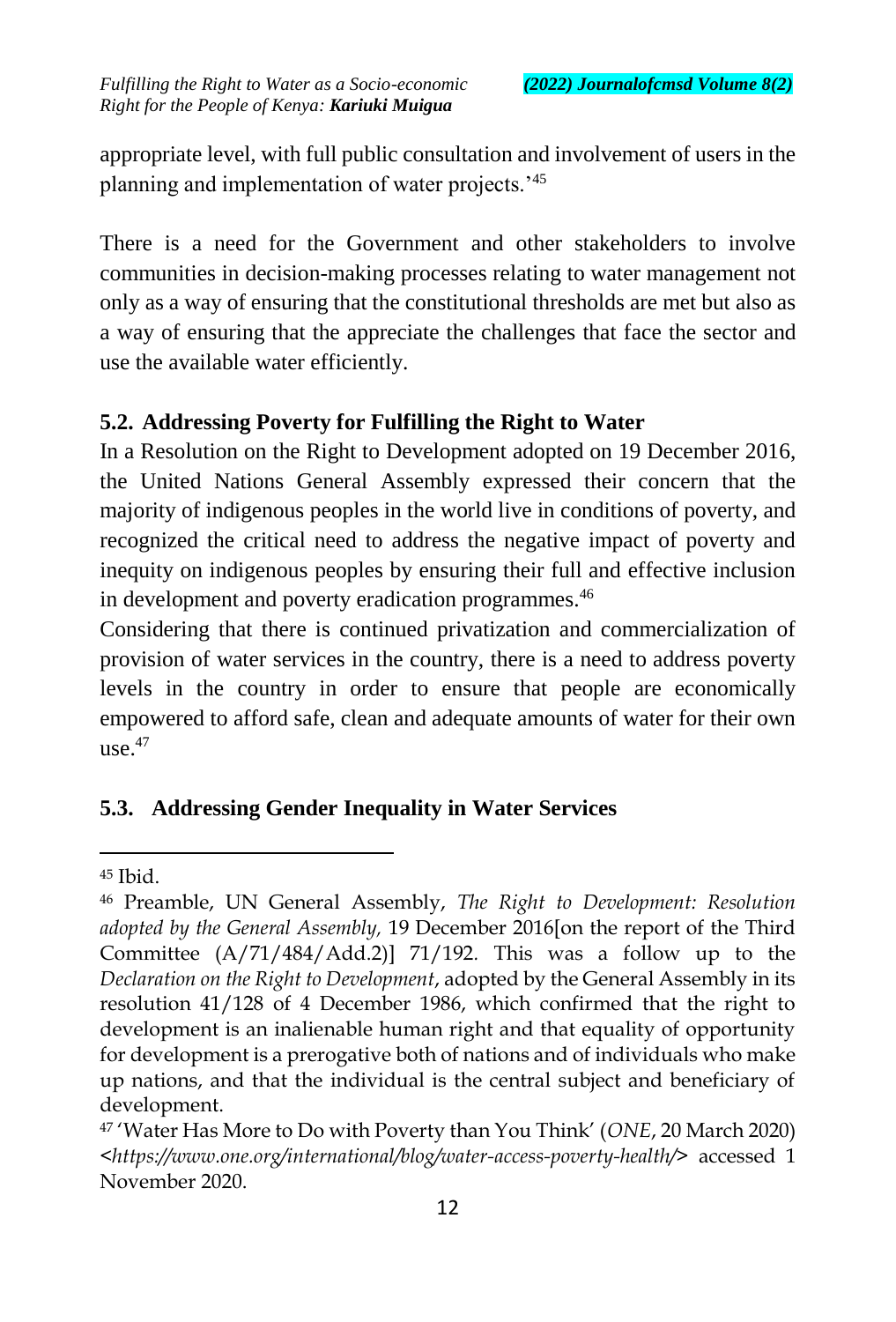$\overline{a}$ 

It has rightly been argued that since women have an increased need for water for hydration, sanitation and hygiene during menstruation, pregnancy, the postnatal period and while caring for sick family members or young children, when these basic needs are not met, women and girls are unable to participate equally in society.<sup>48</sup> This is especially more pronounced in Kenya and Africa where gender roles in society are still greatly affected by cultural beliefs.<sup>49</sup> As modernity and campaigns towards promotion of gender equality continue to address these cultural notions, there is a need for the government and water providers to ensure that women and girls have access to adequate and safe water for domestic and agricultural use for as long as they still bear the burden of being caregivers and nurturing families.<sup>50</sup> While the 2010 Constitution of Kenya acknowledges access to clean and safe water as a basic human right falling under social economic rights and assigns the responsibility for water

<sup>48</sup> 'WHO | Water, Sanitation and Hygiene: Measuring Gender Equality and Empowerment' (*WHO*)

*<sup>&</sup>lt;http://www.who.int/bulletin/volumes/97/6/18-223305/en/>* accessed 31 October 2020.

<sup>49</sup> Ngubane, Siegfried Johan. "Gender roles in the African culture: implications for the spread of HIV/AIDS." PhD diss., Stellenbosch: University of Stellenbosch, 2010; Burgess, Norma J. "Gender roles revisited: The development of the" woman's place" among African American women in the United States." Journal of Black Studies 24, no. 4 (1994): 391-401; Okrah, Kwadwo. "The dynamics of gender roles and cultural determinants of African women's desire to participate in modern politics." *Global Engagement and Transformation* 2, no. 1 (2017); Fingleton-Smith, Edwina. "The lights are on but no (men) are home. The effect of traditional gender roles on perceptions of energy in Kenya." *Energy research & social science* 40 (2018): 211-219; Ng'umbi, Yunusy Castory. "Re-imagining family and gender roles in Aminatta Forna's Ancestor Stones." *Tydskrif vir letterkunde* 54, no. 2 (2017): 86-99; Tshweneyagae, Duduetsang. "Balancing the Roles: Societal/Cultural Gender Expectations and Roles Conflict Among African Working Women."

<sup>50</sup> 'WHO | Water, Sanitation and Hygiene: Measuring Gender Equality and Empowerment' (*WHO*)

*<sup>&</sup>lt;http://www.who.int/bulletin/volumes/97/6/18-223305/en/>* accessed 1 November 2020.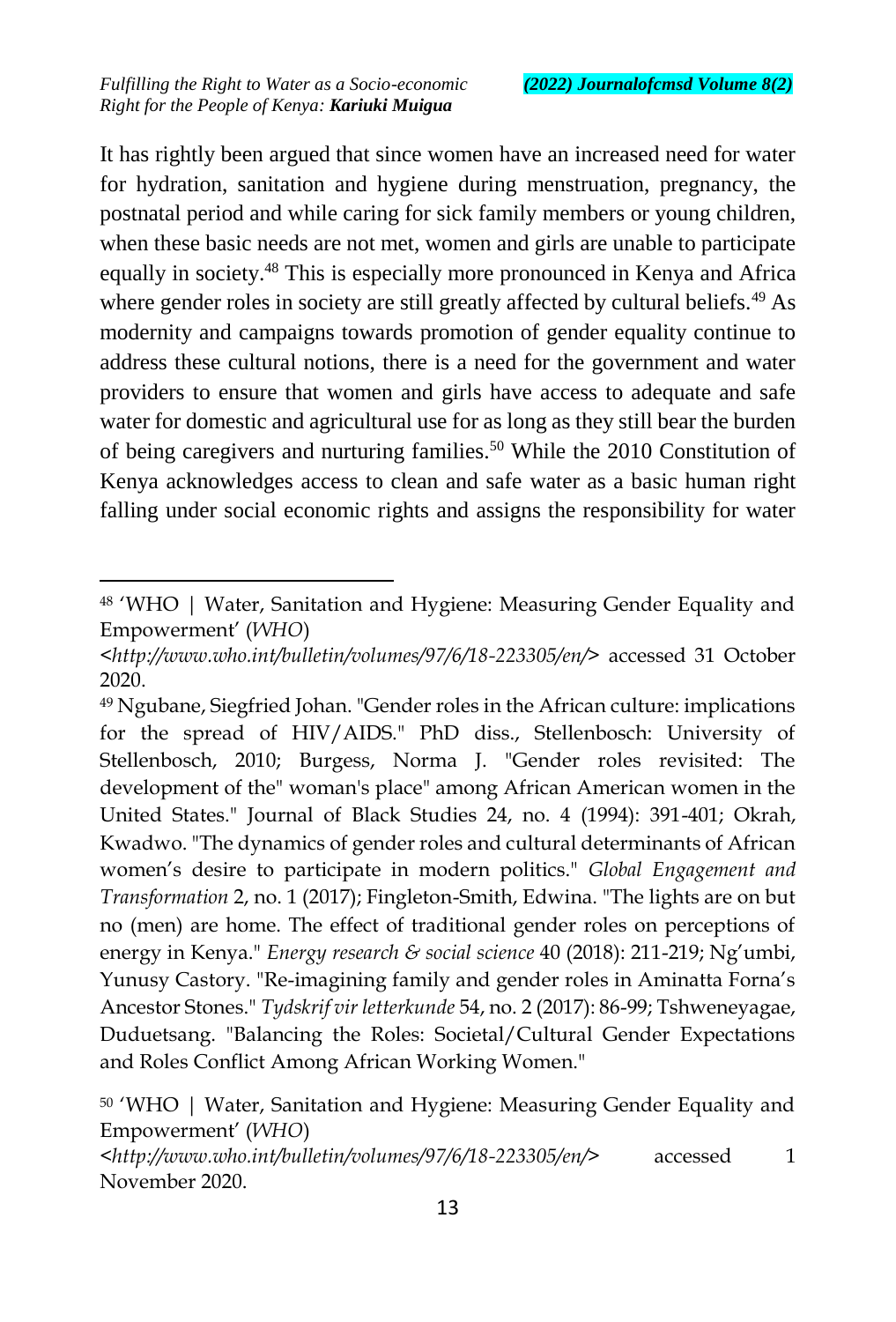supply and sanitation service provision to county governments<sup>51</sup>, for a huge population of the Kenyan people, this remains a mirage.<sup>52</sup> As things currently stand, water was commercialized as evidenced under the current water laws in Kenya and water has continually become expensive and women and girls' access to the same is further hindered by their reduced purchasing power, especially in the urban informal settlements.

It is estimated that only about 20% of the population in Kenya's urban informal settlements have access to safe drinking water.<sup>53</sup> While in the major restructuring of Kenya's urban water delivery system towards commercialization and privatization where private vendors are being regularized for better service delivery in terms of regulation of prices and quality of water,<sup>54</sup> women and the urban poor continue to be disadvantaged. There is thus a need for continued empowerment of women and girls as a way of ensuring that they are economically, socially and politically empowered in order for them to have not only a say in water management decisions but also have the economic means to access the same.<sup>55</sup>

<sup>51</sup> Fourth Schedule, Constitution of Kenya 2010.

<sup>52</sup> 'OHCHR | Kenyans Have Rights to Safe Water and Sanitation on Paper – Now It's Time to Make Them a Reality'

*<sup>&</sup>lt;https://www.ohchr.org/EN/NewsEvents/Pages/DisplayNews.aspx?NewsID=1491 3&LangID=E>* accessed 1 November 2020.

<sup>53</sup> Anindita Sarkar, 'Informal Water Vendors and the Urban Poor: Evidence from a Nairobi Slum' (2020) 45 Water International 443; See also 'Nairobi Water: What's behind Severe Shortages?' *BBC News* (2 November 2019) *<https://www.bbc.com/news/world-africa-50253189>* accessed 1 November 2020. <sup>54</sup> Ibid.

<sup>55</sup> Jabeen, Farhat, and Musarat Jabeen. "Women empowerment and socioeconomic development: a case study of Pakistan." *European Journal of Business and Social Sciences* 1, no. 10 (2013): 113-116; Liliane, Uwantege Kayumba, and Peter Mbabazi. "The impact of women economic empowerment projects on their socio-economic development in Rwanda: The case of Agaseke project." *European Journal of Business and Social Sciences* 4, no. 6 (2015): 59-87; Meraj, Muhammad, and Mahpara Begum Sadaqat. "Gender equality and socioeconomic development through women's empowerment in Pakistan."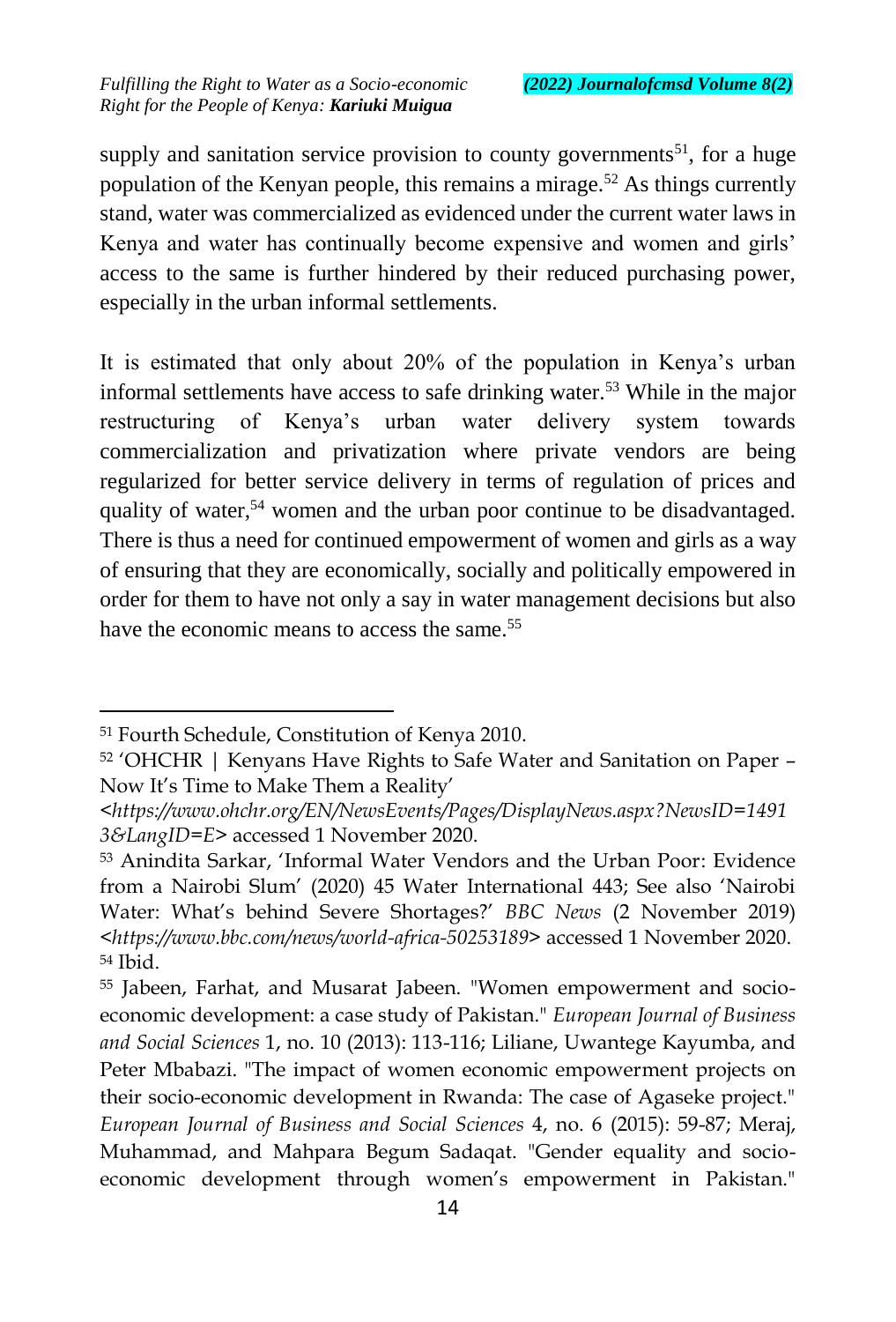#### **5.4.Combating Climate Change for Safeguarding Water Resources**

Considering that climate change poses a great threat to water sources and supply, there is a need for the stakeholders in water sector to work closely with other stakeholders in order to combat climate change through such means as sound management policies for water, using climate resilient technologies, among other means.<sup>56</sup> Some authors have also argued that since water and sanitation services contribute to greenhouse gas emissions, choice of wastewater treatment technologies, improved pumping efficiency, use of renewable sources of energy, and within-system generation of energy also offer potential for reducing emissions.<sup>57</sup>

#### **5.5. Financing of Water Projects**

Under the Water Act 2016, there is also established a water sector financing institution to be known as the Water Sector Trust Fund.<sup>58</sup> The object of the Fund is to provide conditional and unconditional grants to counties, in addition to the Equalisation Fund and to assist in financing the development and management of water services in marginalized areas or any area which is considered by the Board of Trustees to be underserved including- community level initiatives for the sustainable management of water resources; development of water services in rural areas considered not to be commercially viable for provision of water services by licensees; development of water services in the under-served poor urban areas; and research activities

<sup>58</sup> Water Act 2016, S. 113(1).

*Ritsumeikan Journal of Asia Pacific Studies= Ritsumeikan Journal of Asia Pacific Studies* 34 (2016): 124-140.

<sup>56</sup> Burman, RR, RN Padaria, JP Sharma, Eldho Varghese, Bidisha Chakrabarti, and Sreenath Dixit. "Impact of climate resilient technologies in rainfed agroecosystem." *Indian Journal of Agricultural Sciences* 87, no. 6 (2017): 816-24.

<sup>57</sup> Guy Howard and others, 'Climate Change and Water and Sanitation: Likely Impacts and Emerging Trends for Action' (2016) 41 Annual Review of Environment and Resources 253.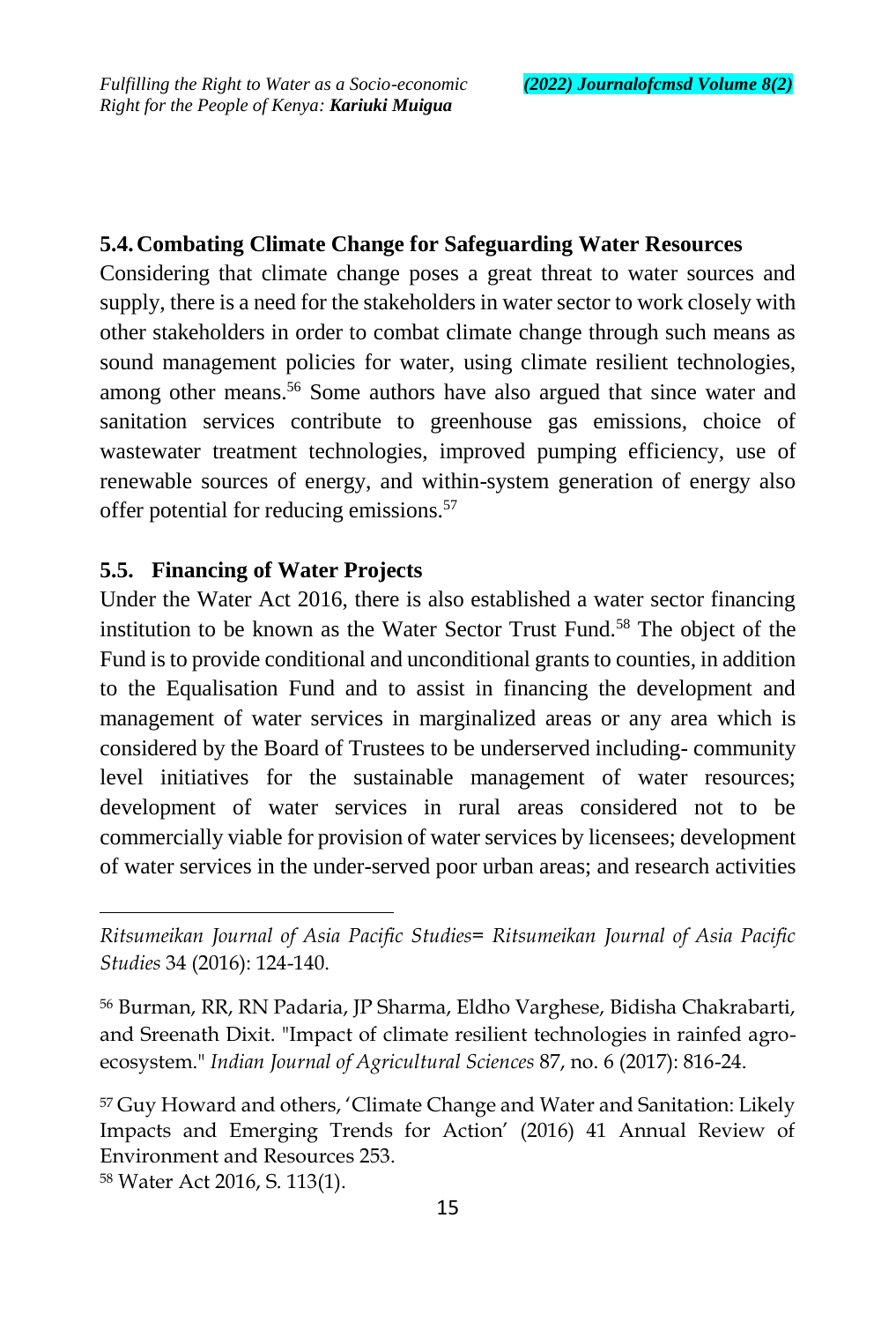in the area of water resources management and water services, sewerage and sanitation.<sup>59</sup>

This fund should be utilized towards ensuring that all persons get to enjoy the right to clean, safe and adequate amounts of water as a socio-economic right. The fund should be used to improve water supply for both urban and rural populations.

### **5.6. A Human Rights Approach to Water Services Provision**

It has been argued that the human right to water implies that water supply must be accessible within, or in the immediate vicinity of, each household, educational institution, workplace and public place.<sup>60</sup>

The right to water is now seen as an implicit component of the right to an adequate standard of living and the right to health.<sup>61</sup> Indeed, in the Kenya case of *Isaac Kipyego Cherop v State Ministry of Water & 142 others [2017] eKLR*, the Court went further and affirmed that the right to clean water is intertwined with the right to clean and healthy environment.

It has rightly been pointed out that even though the right to water and sanitation is now anchored in international human rights law, there are still serious lags in implementation at the regional and national level. States, policymakers, international development partners and civil society groups working in the water and sanitation sector have often proved slow to act when it comes to making the right to drinking water and sanitation a reality.<sup>62</sup>

<sup>59</sup> Water Act 2016, S. 114.

<sup>60</sup> Levin, Thomas, M. Nierenköther, and N. Odenwälder. "The human right to water and sanitation: Translating theory into practice." *Eschenborn, Germany: Deutsche Gesellschaft für Technische Zusammenarbeit (GTZ) GmbH* (2009).

<sup>61</sup> United Nations, General Comment No. 15.

<sup>62</sup> Levin, Thomas, M. Nierenköther, and N. Odenwälder. "The human right to water and sanitation: Translating theory into practice." *Eschenborn, Germany: Deutsche Gesellschaft für Technische Zusammenarbeit (GTZ) GmbH* (2009).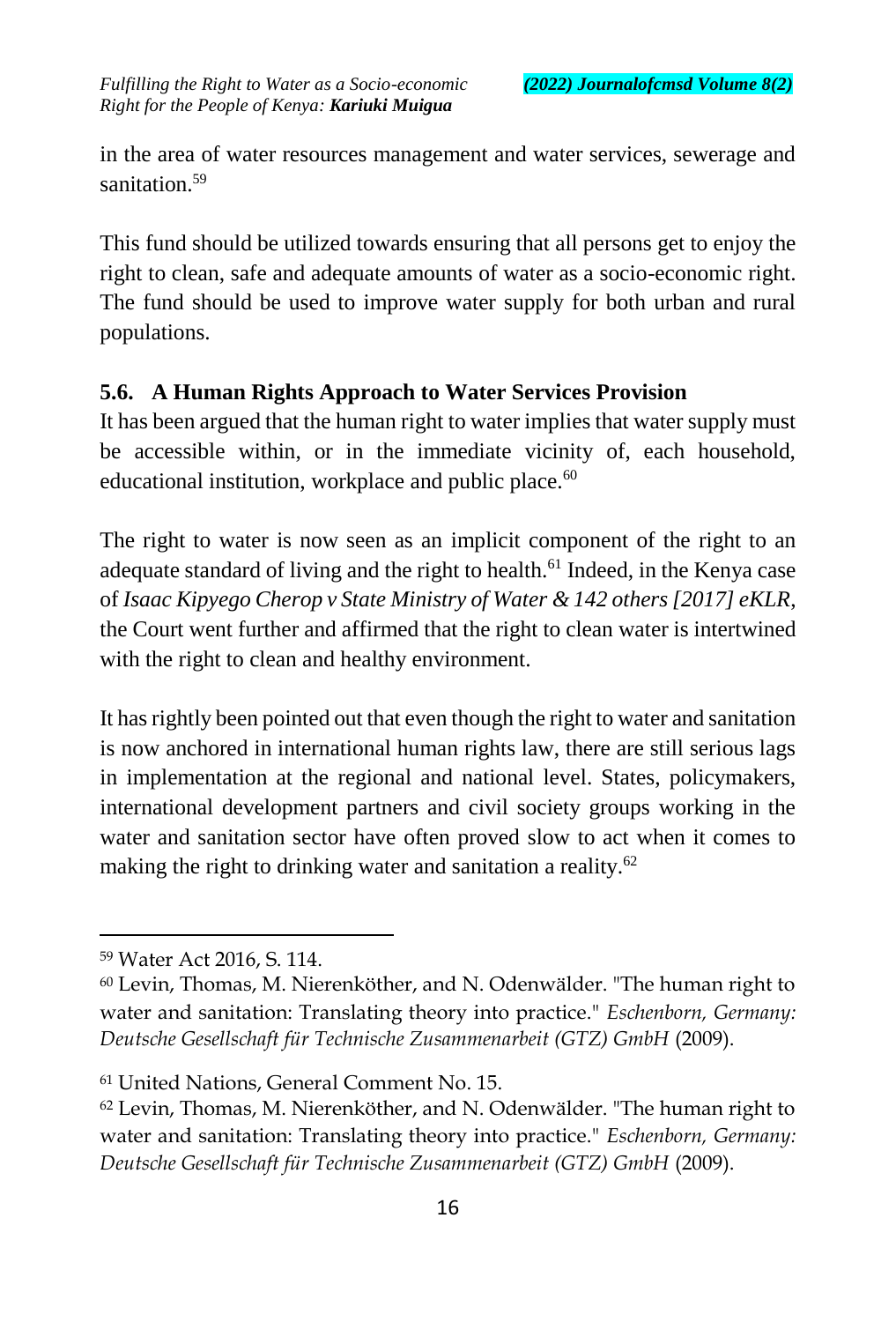While commercialization and privatization of water sector may have its own benefits as far as efficiency is concerned, there is a need for the government to continue implementing pro-poor strategies aimed at ensuring that the poor and marginalized groups in society also have access to clean and safe water for use. This would be treated as part of human rights-based approach to water and sanitation for all. This is the only way that the progressive realization of socio-economic rights in Kenya would be realized for all. In *Mitubell Welfare Society vs. The Attorney General & 2 Others Petition No. 164 of 2011,* Mumbi Ngugi, J held that;

*"The argument that socio-economic rights cannot be claimed at this point two years after the promulgation of the Constitution ignores the fact that no provisions of the Constitution is intended to wait until the state feels it is ready to meet its constitutional obligations. Article 21 and 43 require that there should be "progressive realization" of socioeconomic rights, implying that the state must be seen to be taking steps, and I must add be seen to take steps towards realization of these rights………Granted also that these rights are progressive in nature, but there is a constitutional obligation on the state, when confronted with a matter such as this, to go beyond the standard objection….Its obligation requires that it assists the court by showing if, and how, it is addressing or intends to address the rights of citizens to the attainment of the socio-economic rights, and what policies, if any it has put in place to ensure that the rights are realized progressively and how the Petitioners in this case fit into its policies and plans."*

The progressive realization of the right to clean water by the State was also affirmed in the case of *Isaac Kipyego Cherop v State Ministry of Water & 142 others [2017] eKLR* where the Court stated as follows:

> *I do find that though the Petitioner has right to clean and safe water in adequate quantities which the State is to endeavor to render progressively. I do agree with the 2nd respondent that the realization of the right to clean and safe water in adequate quantities require*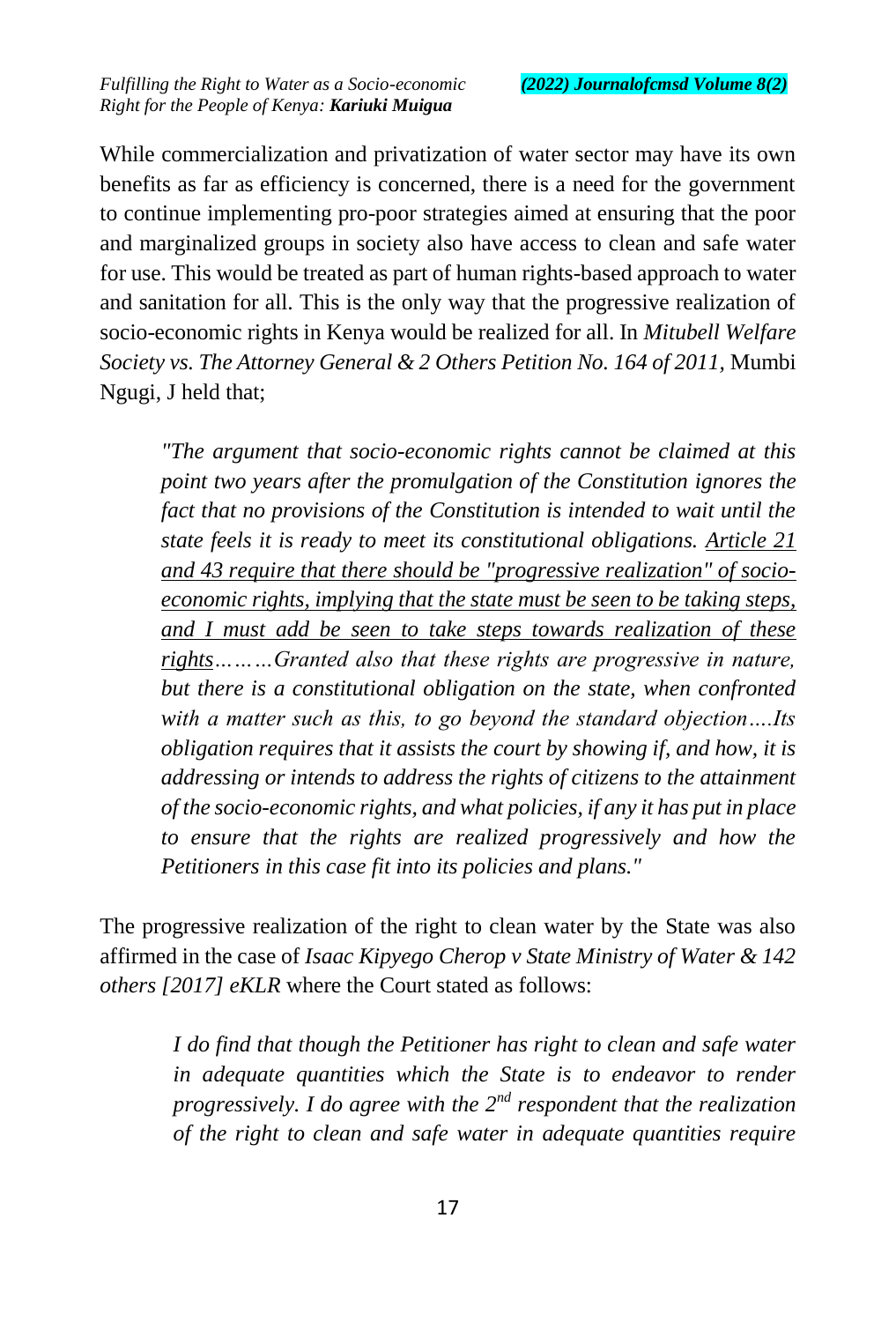*huge financial commitments and therefore, the same can be achieved progressively.*

*I do find that the right to clean and safe water in adequate quantities under Article 43 of the Constitution is subject to progressive realization. Rights under Article 43 of the Constitution can only be realized progressively. The State cannot realize this right for every Kenyan in one investment. The right to clean and safe water in adequate quantities is not a final product for direct dispensation but is aspirational.*

The Government is thus expected to take tangible steps towards ensuring that these rights are fulfilled for all persons. The Constitution also gives every person to pursue their human rights before courts of law where the same are violated or are at the risk of being violated.<sup>63</sup> To this end, courts have also held that the Environment and land court has the jurisdiction to hear and determine a dispute under Article 43 (d) thus touching on the right to clean and safe water in adequate quantities, as was decided in *Isaac Kipyego Cherop v State Ministry of Water & 142 others [2017] eKLR*.

It is not until the Government fully treats the provision of water services to its people as a critical human right that they will spire to ensure that all its citizens have access to clean, safe and adequate amounts of water. In cases of extreme poverty, the Government may provide water for basic needs for free while ensuring that for the bigger populace, the water is affordable by reigning in on unscrupulous water dealers while also ensuring that service provision complies with the human rights standards.<sup>64</sup>

<sup>63</sup> Article 70, Constitution of Kenya 2010.

<sup>64</sup> Levin, Thomas, M. Nierenköther, and N. Odenwälder. "The human right to water and sanitation: Translating theory into practice." *Eschenborn, Germany: Deutsche Gesellschaft für Technische Zusammenarbeit (GTZ) GmbH* (2009).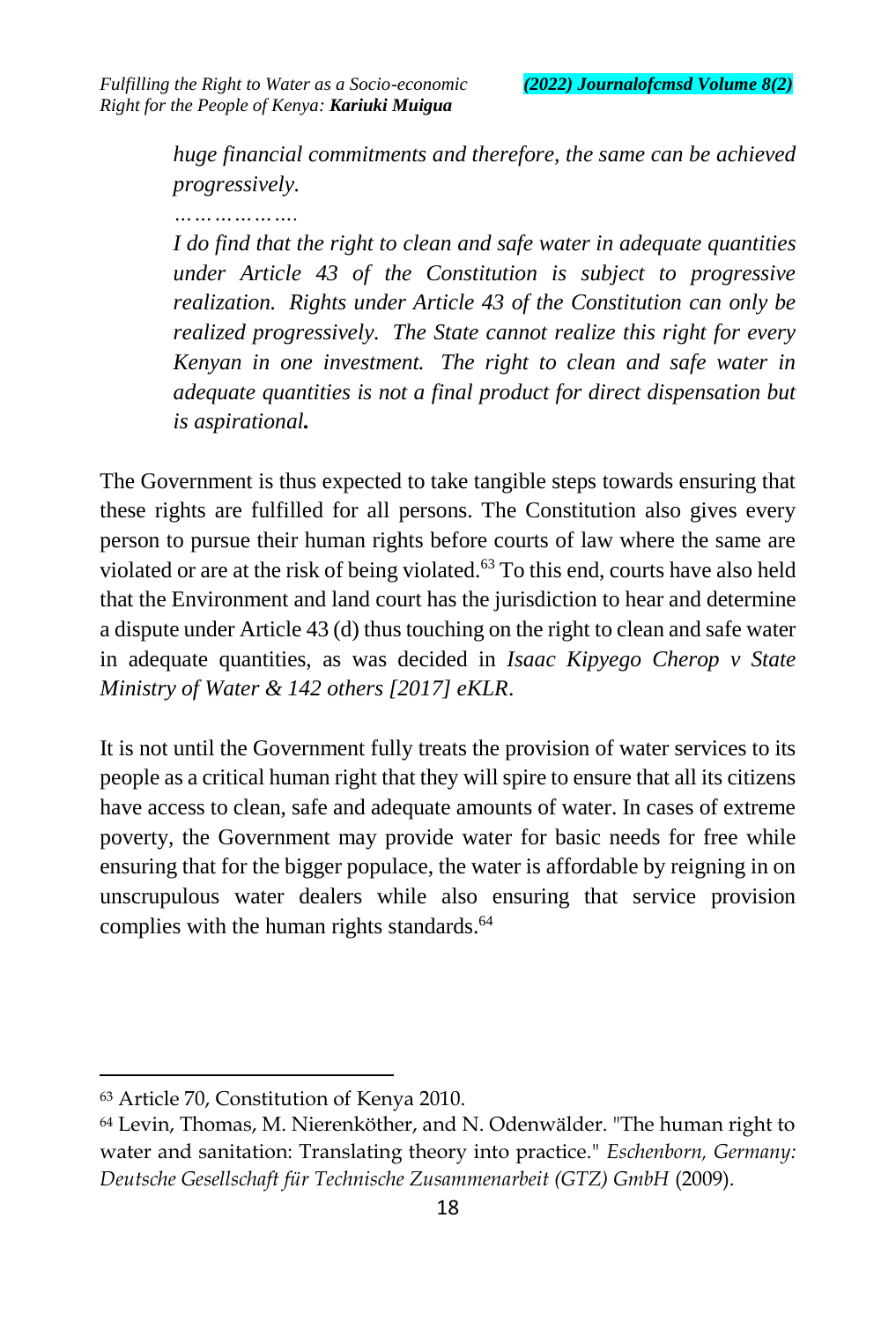### **6. Conclusion**

 $\overline{a}$ 

Seeing that water is now considered to be a human right issue, and as the global population grows, there is an increasing need to balance all of the competing commercial demands on water resources so that communities have enough for their needs $65$ 

The State obligation *to fulfil* its human rights obligations includes the obligations to facilitate and promote. The obligation to facilitate requires the State to take specific measures within its available resources to assist individuals and communities to enjoy the right. The obligation to promote requests the State to take targeted steps. To this end, the State should adopt a national water strategy and a plan of action, as well as appropriate financing and pricing policies.<sup>66</sup>

While it is acknowledged that the fulfilment of the right to water as a socioeconomic right is progressive, the Government should continually work with non-state actors, private investors, NGOs and other stakeholders to ensure that the same is fulfilled for Kenyan citizens and especially the most vulnerable and marginalized groups.<sup>67</sup> The Government should continually work towards coming up with ways of ensuring that water is affordable for all. However, considering that water is a scarce commodity, there is also need for public education and creating awareness on the need to use water efficiently in order

<sup>65</sup> 'Water' (21 December 2015) <https://www.un.org/en/sections/issuesdepth/water/> accessed 28 October 2020.

<sup>66</sup> Levin, Thomas, M. Nierenköther, and N. Odenwälder. "The human right to water and sanitation: Translating theory into practice." *Eschenborn, Germany: Deutsche Gesellschaft für Technische Zusammenarbeit (GTZ) GmbH* (2009); CESCR General Comment No. 14: The Right to the Highest Attainable Standard of Health (Art. 12).

<sup>67</sup> 'Providing Sustainable Sanitation and Water Services to Low-Income Communities in Nairobi' (*World Bank*)

*<sup>&</sup>lt;https://www.worldbank.org/en/news/feature/2020/02/19/providing-sustainablesanitation-and-water-services-to-low-income-communities-in-nairobi>* accessed 1 November 2020; 'Review of Drivers and Barriers of Water and Sanitation Policies for Urban Informal Settlements in Low-Income and Middle-Income Countries' (2019) 60 Utilities Policy 100957.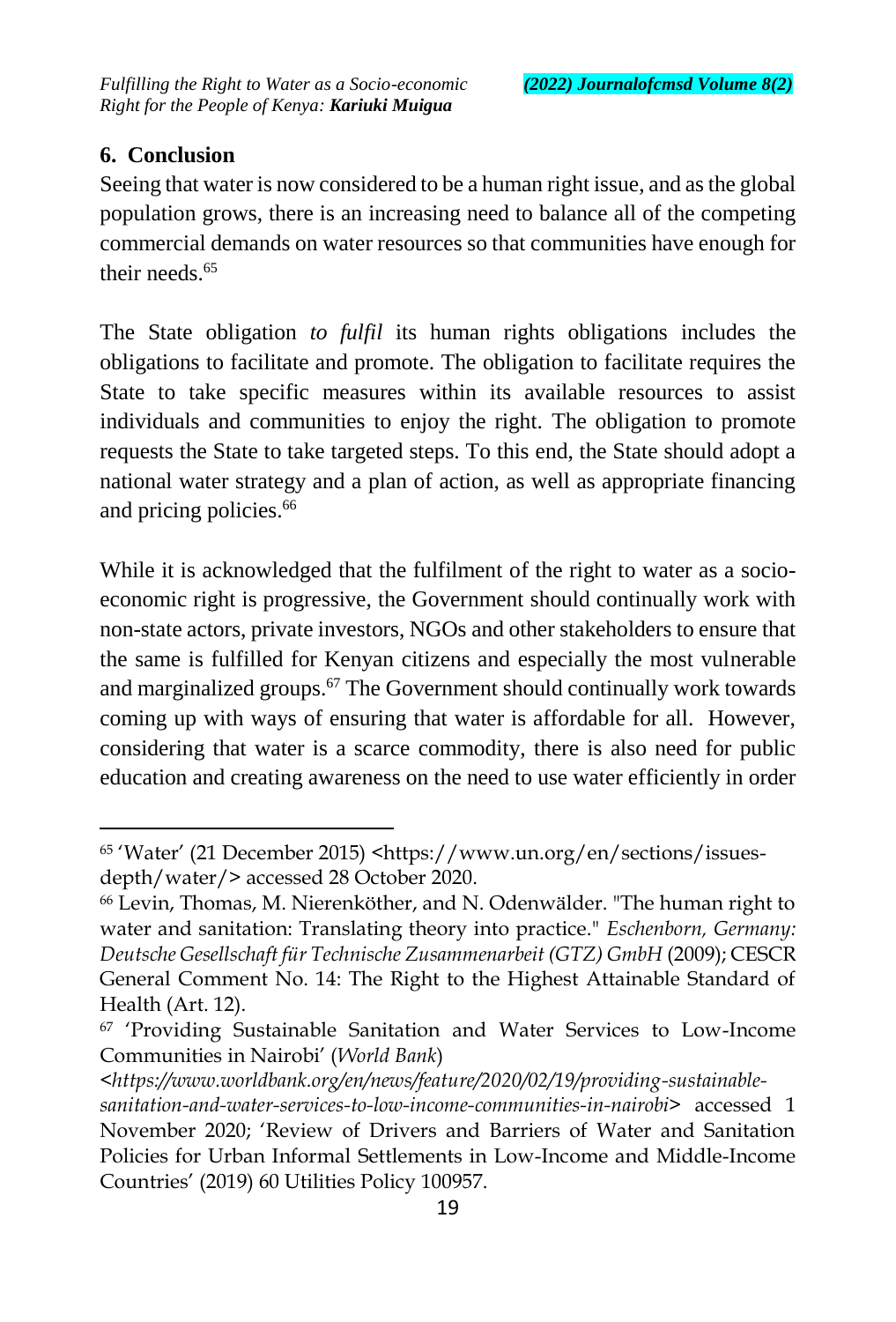to minimize wastage of the same. Water is an integral part of the socioeconomic rights and the Government cannot ably fulfill its obligations on Article 43 of the Constitution of Kenya without working towards fulfilling its obligations on provision of water for all citizens. Fulfilling the right to water as a prerequisite for realization of other socio-economic rights for the people of Kenya is indeed necessary and possible.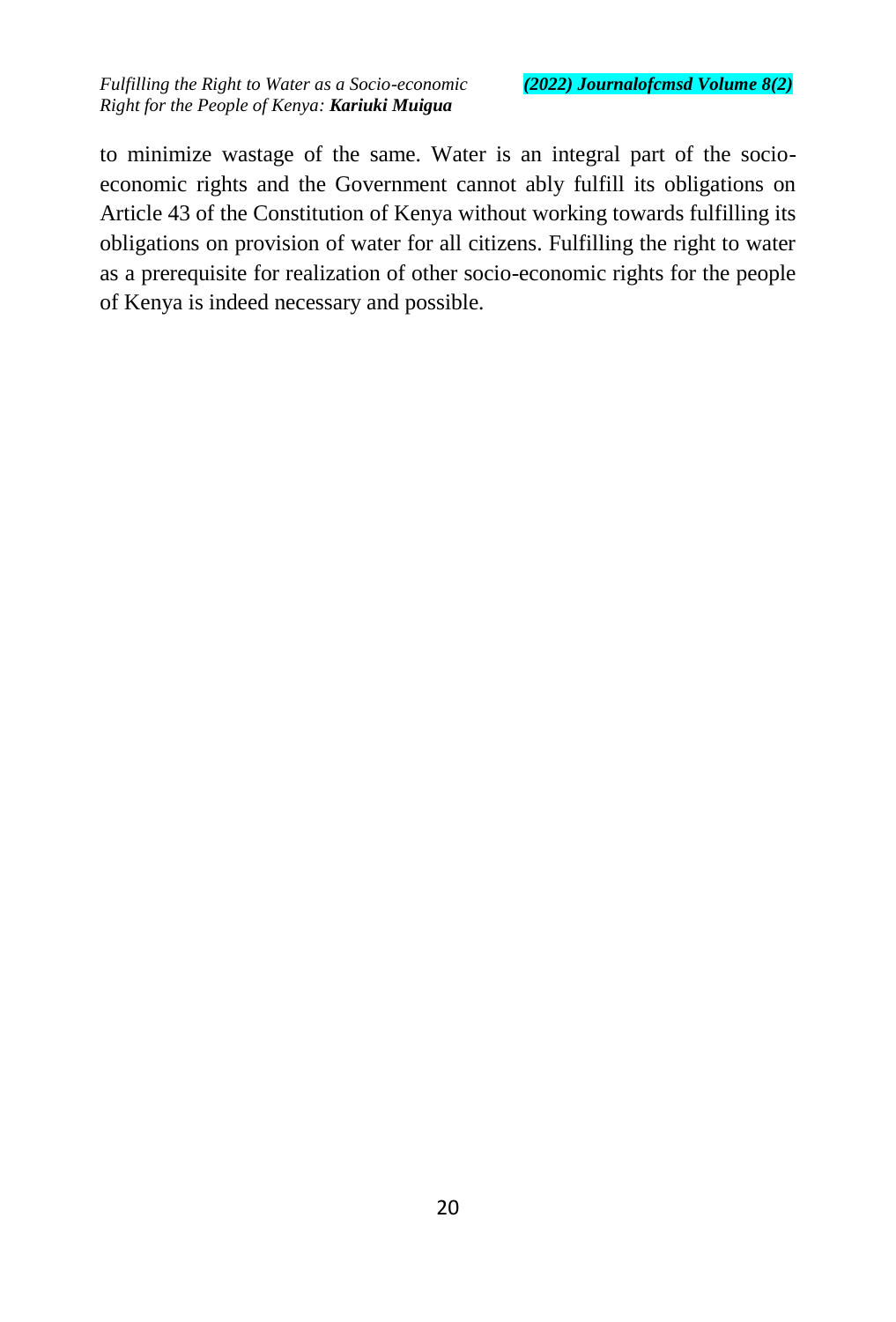#### **References**

'Human Rights' (*Safe Drinking Water Foundation*) *<https://www.safewater.org/fact-sheets-1/2017/1/23/human-rights>* accessed 28 October 2020.

'International Decade for Action "Water for Life" 2005-2015. Focus Areas: The Human Right to Water and Sanitation'

*<https://www.un.org/waterforlifedecade/human\_right\_to\_water.shtml>* accessed 21 October 2020.

'Nairobi Water: What's behind Severe Shortages?' *BBC News* (2 November 2019) *<https://www.bbc.com/news/world-africa-50253189>* accessed 1 November 2020; 'Kenya – Water & Sanitation for the Urban Poor' <https://www.wsup.com/where-we*work/kenya/>* accessed 1 November 2020.

'OHCHR | Kenyans Have Rights to Safe Water and Sanitation on Paper – Now It's Time to Make Them a Reality'*<https://www.ohchr.org/EN/NewsEvents/Pages/DisplayNews.aspx?NewsID =14913&LangID=E>* accessed 1 November 2020.

'Providing Sustainable Sanitation and Water Services to Low-Income Communities in Nairobi' (*World Bank*)

*<https://www.worldbank.org/en/news/feature/2020/02/19/providing-sustainablesanitation-and-water-services-to-low-income-communities-in-nairobi>* accessed 1 November 2020.

'Review of Drivers and Barriers of Water and Sanitation Policies for Urban Informal Settlements in Low-Income and Middle-Income Countries' (2019) 60 Utilities Policy 100957.

'The Water Crisis: Poverty and Water Scarcity in Africa' (*The Water Project*) *<https://thewaterproject.org/why-water/poverty>* accessed 1 November 2020.

'Water Has More to Do with Poverty than You Think' (*ONE*, 20 March 2020)*<https://www.one.org/international/blog/water-access-poverty-health/>* accessed 1 November 2020.

'Water Provision in Kenya: Problems and Challenges in Managing Finite Resources | Navarra Center for International Development' *<http://ncid.unav.edu/en/news/water-provision-kenya-problems-and-challengesmanaging-finite-resources>* accessed 28 October 2020.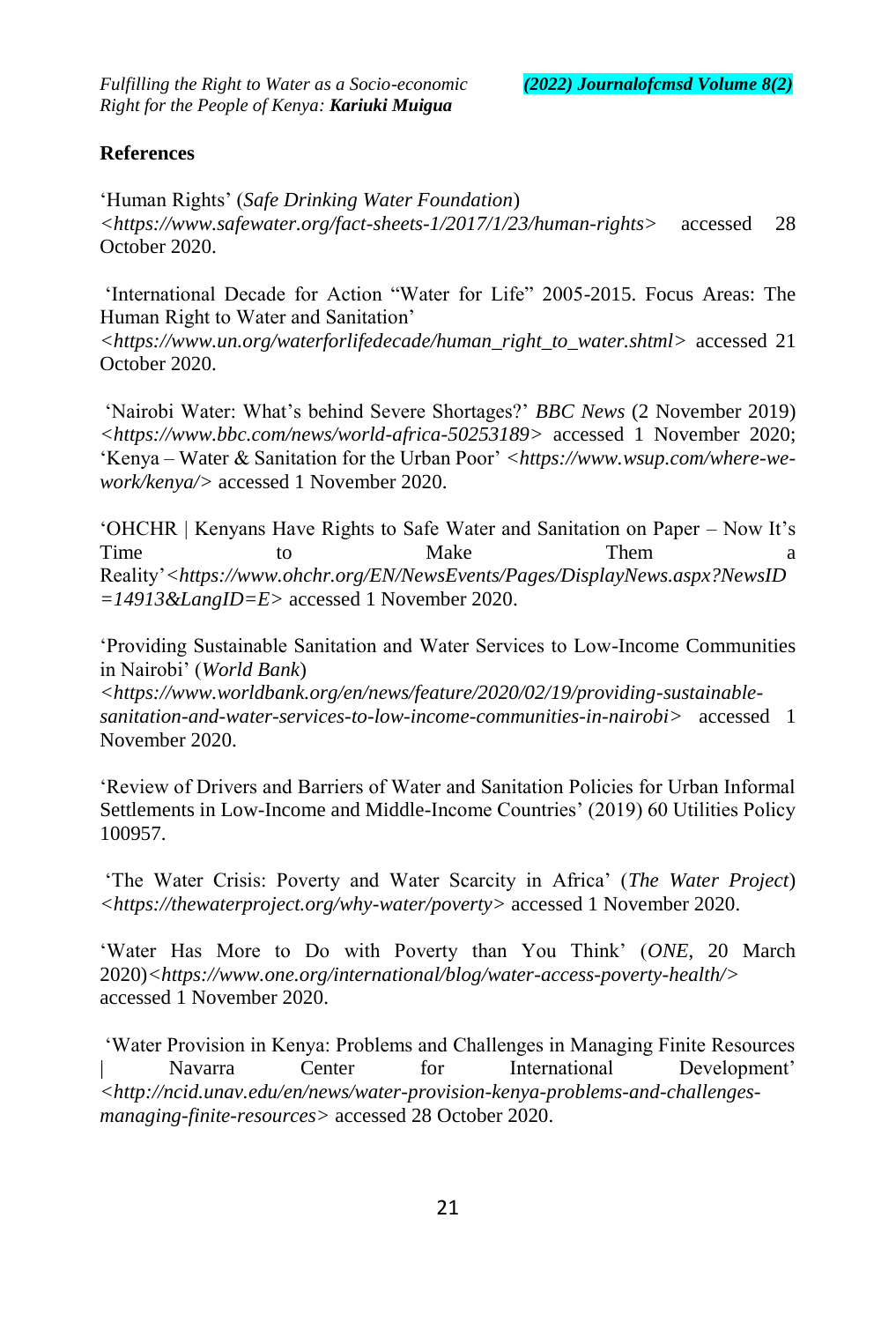'Water' (21 December 2015) <https://www.un.org/en/sections/issues-depth/water/> accessed 28 October 2020.

'What Are Economic, Social and Cultural Rights?' (*CESR*, 3 December 2008)*<https://www.cesr.org/what-are-economic-social-and-cultural-rights>*  accessed 29 October 2020.

'WHO | Water, Sanitation and Hygiene: Measuring Gender Equality and Empowerment' (*WHO*) <http://www.who.int/bulletin/volumes/97/6/18-223305/en/> accessed 31 October 2020.

"'There Is No Time Left.'" *Human Rights Watch*, 2 Jan. 2019, *www.hrw.org/report/2015/10/15/there-no-time-left/climate-change-environmentalthreats-and-human-rights-turkana.*

Albuquerque, Catarina de, "Climate Change and the Human Rights to Water and Sanitation." (2010)

<*https://www2.ohchr.org/english/issues/water/iexpert/docs/ClimateChange\_HRtWS. pdf>* Accessed 27 October 2020.

Anindita Sarkar, 'Informal Water Vendors and the Urban Poor: Evidence from a Nairobi Slum' (2020) 45 Water International 443.

Burgess, Norma J. "Gender roles revisited: The development of the" woman's place" among African American women in the United States." Journal of Black Studies 24, no. 4 (1994): 391-401.

Burman, RR, RN Padaria, JP Sharma, Eldho Varghese, Bidisha Chakrabarti, and Sreenath Dixit. "Impact of climate resilient technologies in rainfed agro-ecosystem." *Indian Journal of Agricultural Sciences* 87, no. 6 (2017): 816-24.

Centre on Housing Rights and Evictions and others (eds), *Manual on the Right to Water and Sanitation: A Tool to Assist Policy Makers and Practitioners Develop Strategies for Implementing the Human Right to Water and Sanitation* (Centre on Housing Rights and Evictions 2007).

Chemeril Chepyegon and Daisuke Kamiya, 'Challenges Faced by the Kenya Water Sector Management in Improving Water Supply Coverage' (2018) 10 Journal of Water Resource and Protection 85.

Constitution of Kenya 2010.

Dawood Ahmed and Elliot Bulmer, 'Social and Economic Rights,' *International IDEA Constitution-Building Primer 9*, *International* Institute for Democracy and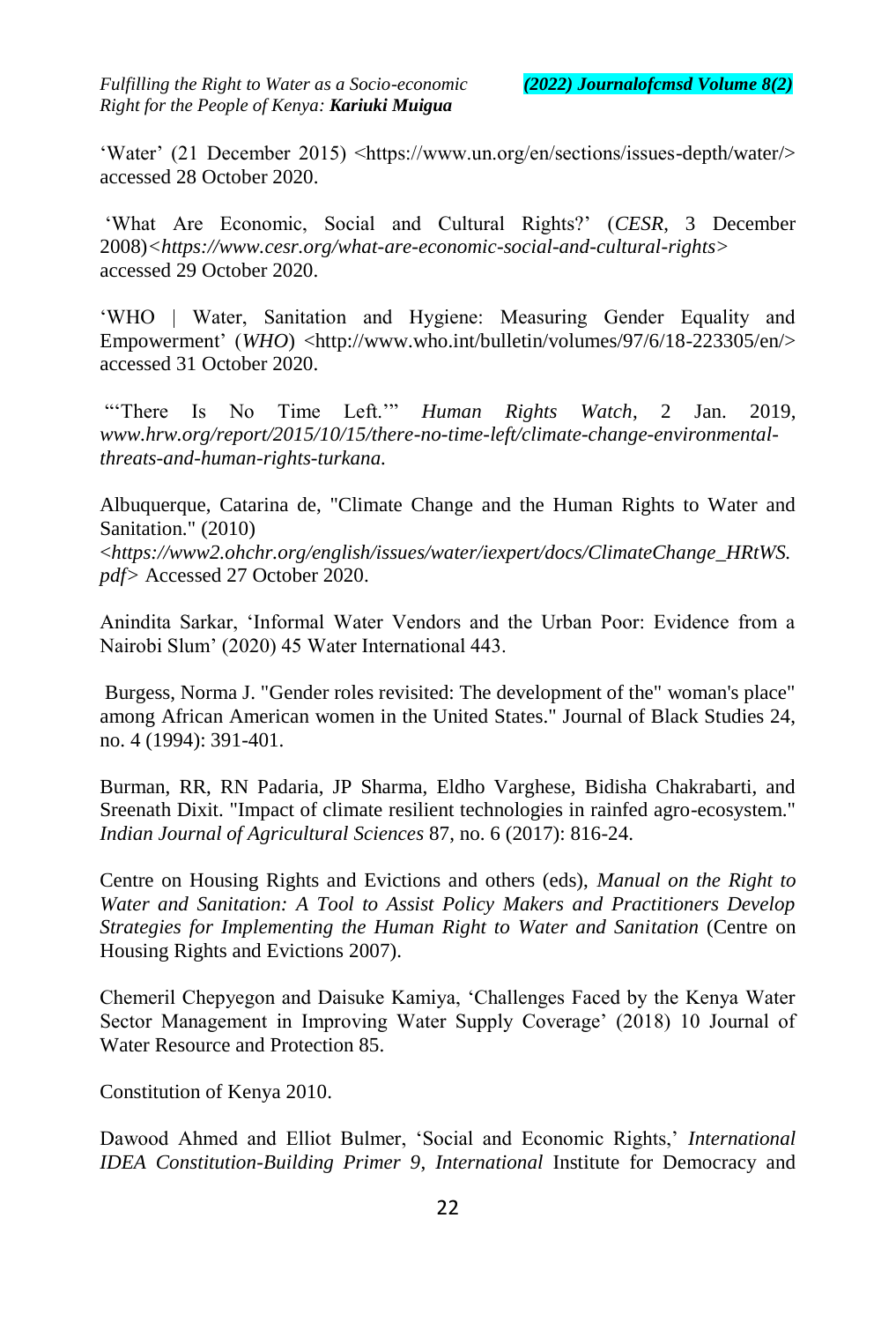Electoral Assistance (International IDEA), Second edition, 2017. *<https://www.idea.int/sites/default/files/publications/social-and-economic-rightsprimer.pdf>* accessed 20 October, 2020.

Dos Santos, S., Adams, E. A., Neville, G., Wada, Y., De Sherbinin, A., Bernhardt, E. M., & Adamo, S. B., 'Urban Growth and Water Access in Sub-Saharan Africa: Progress, Challenges, and Emerging Research Directions' (2017) 607–608 Science of The Total Environment 497.

Fingleton-Smith, Edwina. "The lights are on but no (men) are home. The effect of traditional gender roles on perceptions of energy in Kenya." *Energy research & social science* 40 (2018): 211-219.

H Tessendorff, Dublin Statement on Water and Sustainable Development: Aqua AQUAAA, Vol. 41, No. 3, p 129-135, June 1992.

Howard, G., Calow, R., Macdonald, A., & Bartram, J., 'Climate Change and Water and Sanitation: Likely Impacts and Emerging Trends for Action' (2016) 41 Annual Review of Environment and Resources 253.

Jabeen, Farhat, and Musarat Jabeen. "Women empowerment and socio-economic development: a case study of Pakistan." *European Journal of Business and Social Sciences* 1, no. 10 (2013): 113-116.

Kiefer, Th, I. Winkler, and S. Cacciaguidi-Fahy, "Legal Resources for the Right to Water and Sanitation. International and National Standards." *International and National Standards* – 2 nd Edition (2008).

Levin, Thomas, M. Nierenköther, and N. Odenwälder. "The human right to water and sanitation: Translating theory into practice." *Eschenborn, Germany: Deutsche Gesellschaft für Technische Zusammenarbeit (GTZ) GmbH* (2009).

Liliane, Uwantege Kayumba, and Peter Mbabazi. "The impact of women economic empowerment projects on their socio-economic development in Rwanda: The case of Agaseke project." *European Journal of Business and Social Sciences* 4, no. 6 (2015): 59-87.

Ling San Lau and others, 'COVID-19 in Humanitarian Settings and Lessons Learned from Past Epidemics' (2020) 26 Nature Medicine 647.

McGraw, George S. "Defining and defending the right to water and its minimum core: legal construction and the role of national jurisprudence." *Loy. U. Chi. Int'l L. Rev.* 8 (2010): 127.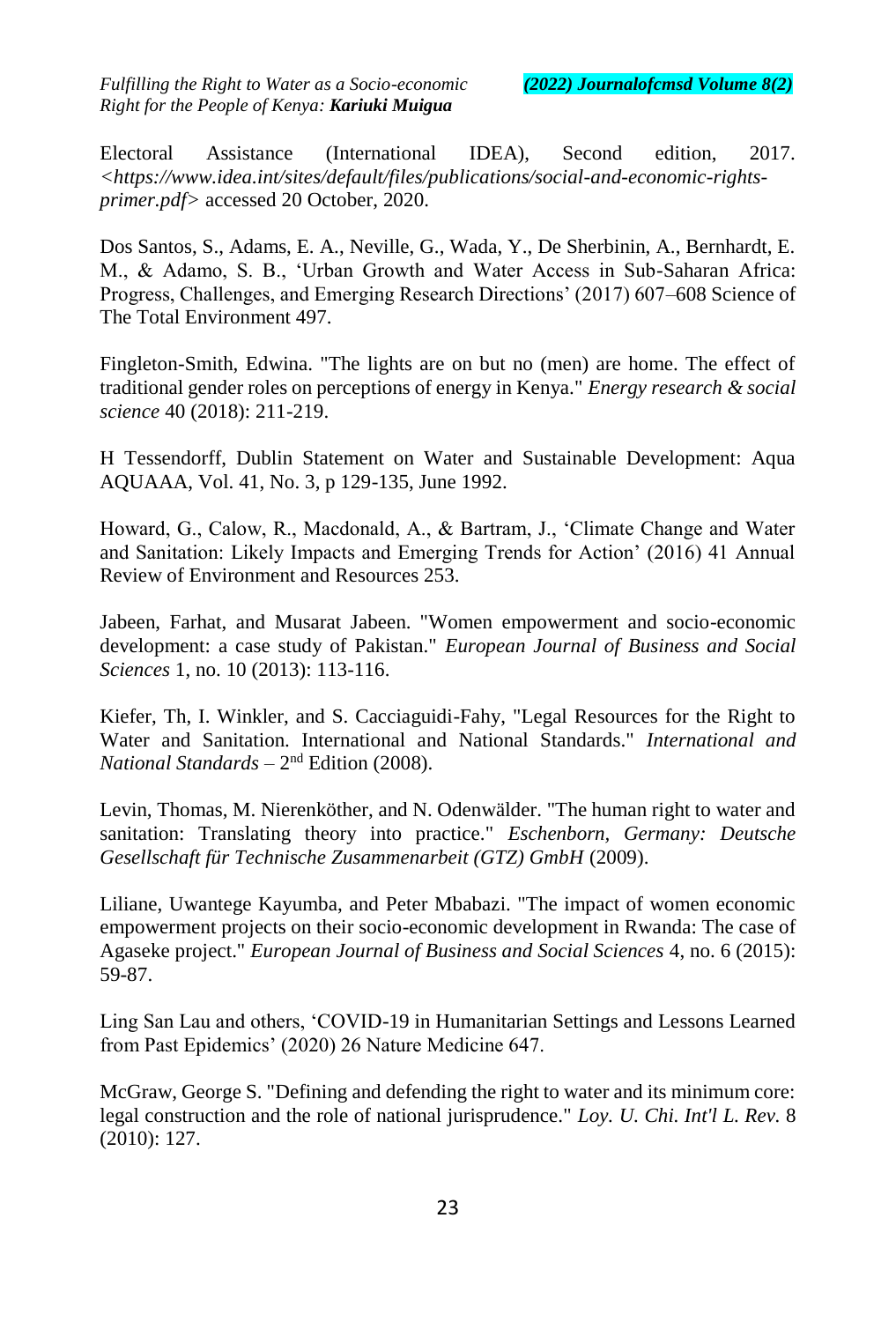Meraj, Muhammad, and Mahpara Begum Sadaqat. "Gender equality and socioeconomic development through women's empowerment in Pakistan."

*Ritsumeikan Journal of Asia Pacific Studies= Ritsumeikan Journal of Asia Pacific Studies* 34 (2016): 124-140.

Muigua, K., "Streamlining Water Governance in Kenya for Sustainable Development." (2017).

Ng'umbi, Yunusy Castory. "Re-imagining family and gender roles in Aminatta Forna's Ancestor Stones." *Tydskrif vir letterkunde* 54, no. 2 (2017): 86-99.

Ngubane, Siegfried Johan. "Gender roles in the African culture: implications for the spread of HIV/AIDS." PhD diss., Stellenbosch: University of Stellenbosch, 2010.

Nicol, A., 'The Pandemic Is Laying Bare a Global Water Crisis' (*Foreign Policy*)*<https://foreignpolicy.com/2020/05/12/coronavirus-pandemic-global-watercrisis/>* accessed 28 October 2020.

Okrah, Kwadwo. "The dynamics of gender roles and cultural determinants of African women's desire to participate in modern politics." *Global Engagement and Transformation* 2, no. 1 (2017).

The Lancet Global Health, 'Water and Sanitation in a Post-COVID World' (2020) 8 The Lancet Global Health e1101.

Tshweneyagae, Duduetsang. "Balancing the Roles: Societal/Cultural Gender Expectations and Roles Conflict Among African Working Women."

UN General Assembly, *Declaration on the Right to Development*, adopted by the General Assembly in its resolution 41/128 of 4 December 1986.

UN General Assembly, *The Right to Development: Resolution adopted by the General Assembly,* 19 December 2016[on the report of the Third Committee (A/71/484/Add.2)] 71/192*.*

UN General Assembly, *Transforming our world: the 2030 Agenda for Sustainable Development*, 21 October 2015, A/RES/70/1.

United Nations, 'The Dublin Statement on Water and Sustainable Development' (1992) 10 Waterlines 4.

United Nations, *CESCR General Comment No. 14: The Right to the Highest Attainable Standard of Health (Art. 12),* Adopted at the Twenty-second Session of the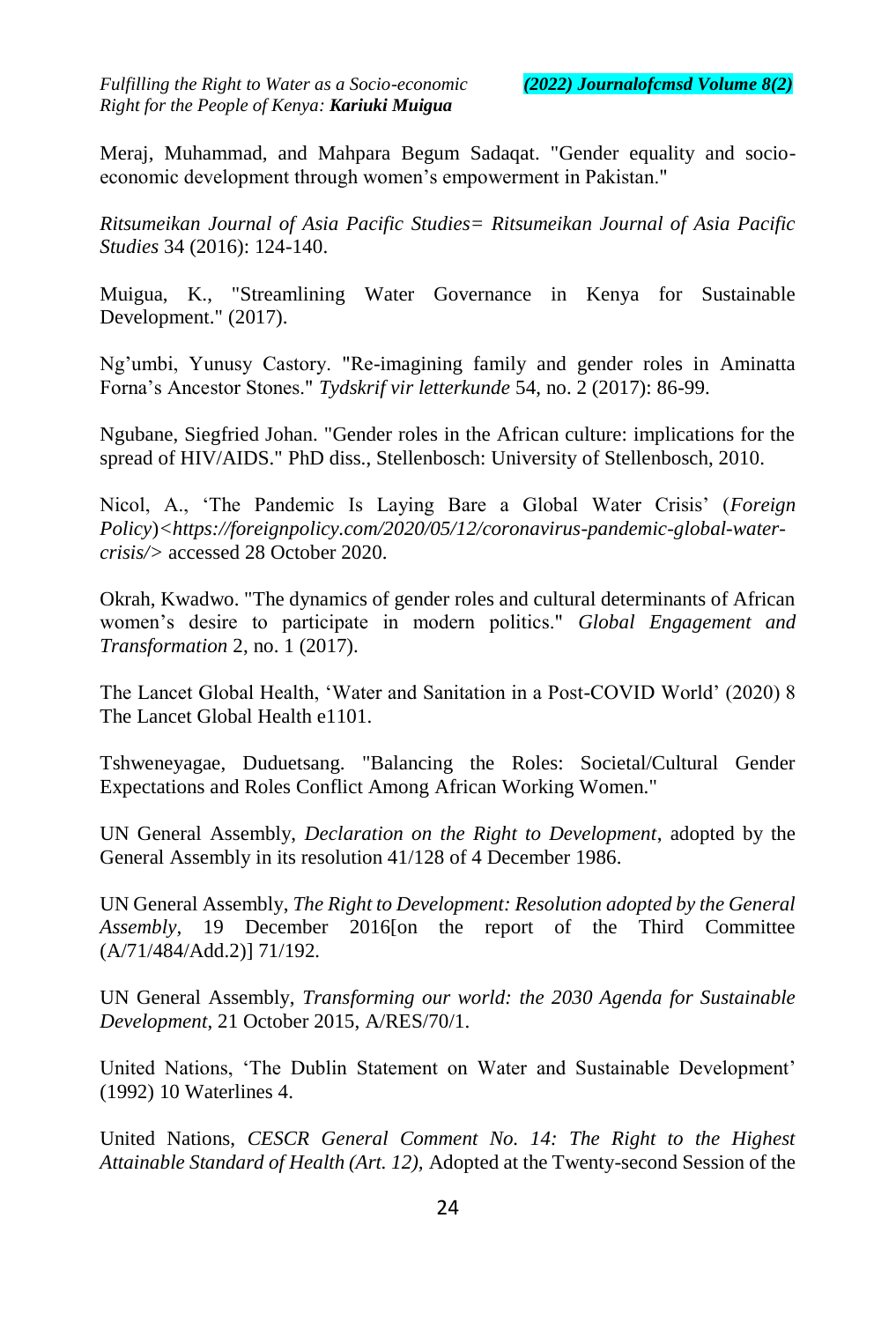Committee on Economic, Social and Cultural Rights, on 11 August 2000 (Contained in Document E/C.12/2000/4).

UN-Water, 'UN World Water Development Report 2020 "Water and Climate Change"' (*UN-Water*, 21 March 2020) *<https://www.unwater.org/world-waterdevelopment-report-2020-water-and-climate-change/>* accessed 28 October 2020.

Water Act, No. 43 of 2016, Laws of Kenya.

World Health Organization. *Water, sanitation, hygiene, and waste management for the COVID-19 virus: interim guidance, 23 April 2020*. No. WHO/2019 nCoV/IPC\_WASH/2020.3. World Health Organization, 2020.